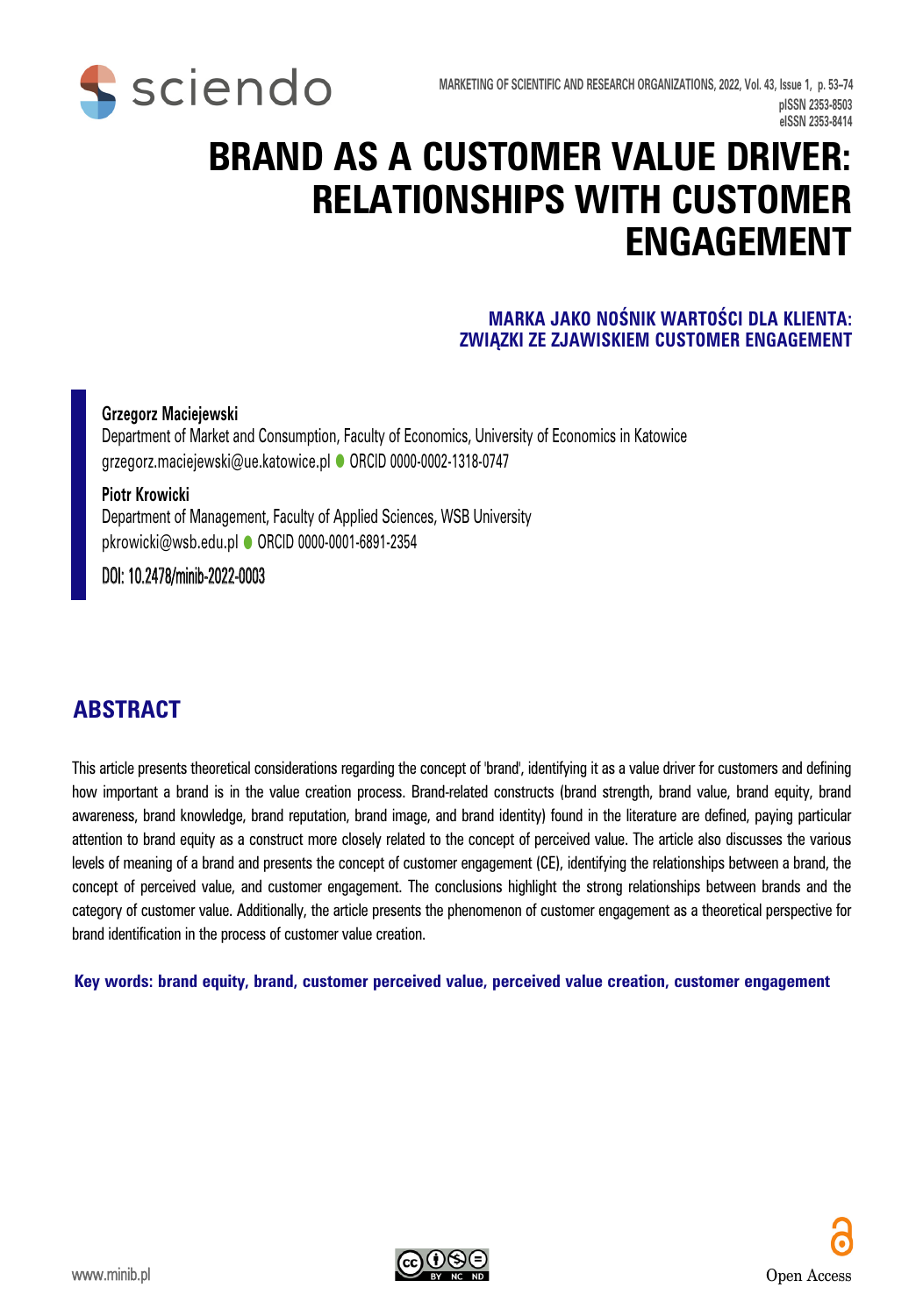# **ABSTRAKT**

Artykuł ma charakter teoretycznych rozważań, a jego głównym celem jest identyfikacja marki jako nośnika wartości dla klienta oraz określenie znaczenia marki w procesie tworzenia wartości. Zdefiniowano występujące w literaturze konstrukty powiązane z marką (siła marki, wartość marki, kapitał marki, świadomość marki, znajomość marki, reputacja marki, wizerunek i tożsamość marki), zwracając szczególną uwagę na kapitał marki jako konstrukt ściślej związany z koncepcją wartości dla klienta. W artykule omówiono również różne płaszczyzny znaczeniowe marki oraz przedstawiono koncepcję customer engagement (CE), identyfikując relacje między marką, koncepcją wartością dla klienta oraz CE. Wartością dodaną artykułu jest przedstawienie zjawiska customer engagement jako perspektywy teoretycznej identyfikacji marki w procesie tworzenia wartości dla klienta.

**Słowa kluczowe: wartość marki, marka, wartość postrzegana przez klienta, tworzenie postrzeganej wartości, zaangażowanie klienta**

**JEL: M31, M37, D16** 

## **Introduction**

Although the brand management process is determined by a company's business activity, the final image of a brand is formed in the mind of a customer (Pitcher, 1985; Brozowska-Woś, 2020). Therefore, it is important to link the category of 'brand' with the concept of customer perceived value, which is a nodal marketing category. Contemporary customers look for a dimension of value that will take into account more of their expectations because they are increasingly better informed, know their own needs and, most importantly, are aware of their growing importance, and, at the same time, expect a partner-like, individualized relationship from businesses (Drapińska, 2020). Therefore, they can be described as engaged customers or value (co-)creators (Pluta-Olearnik,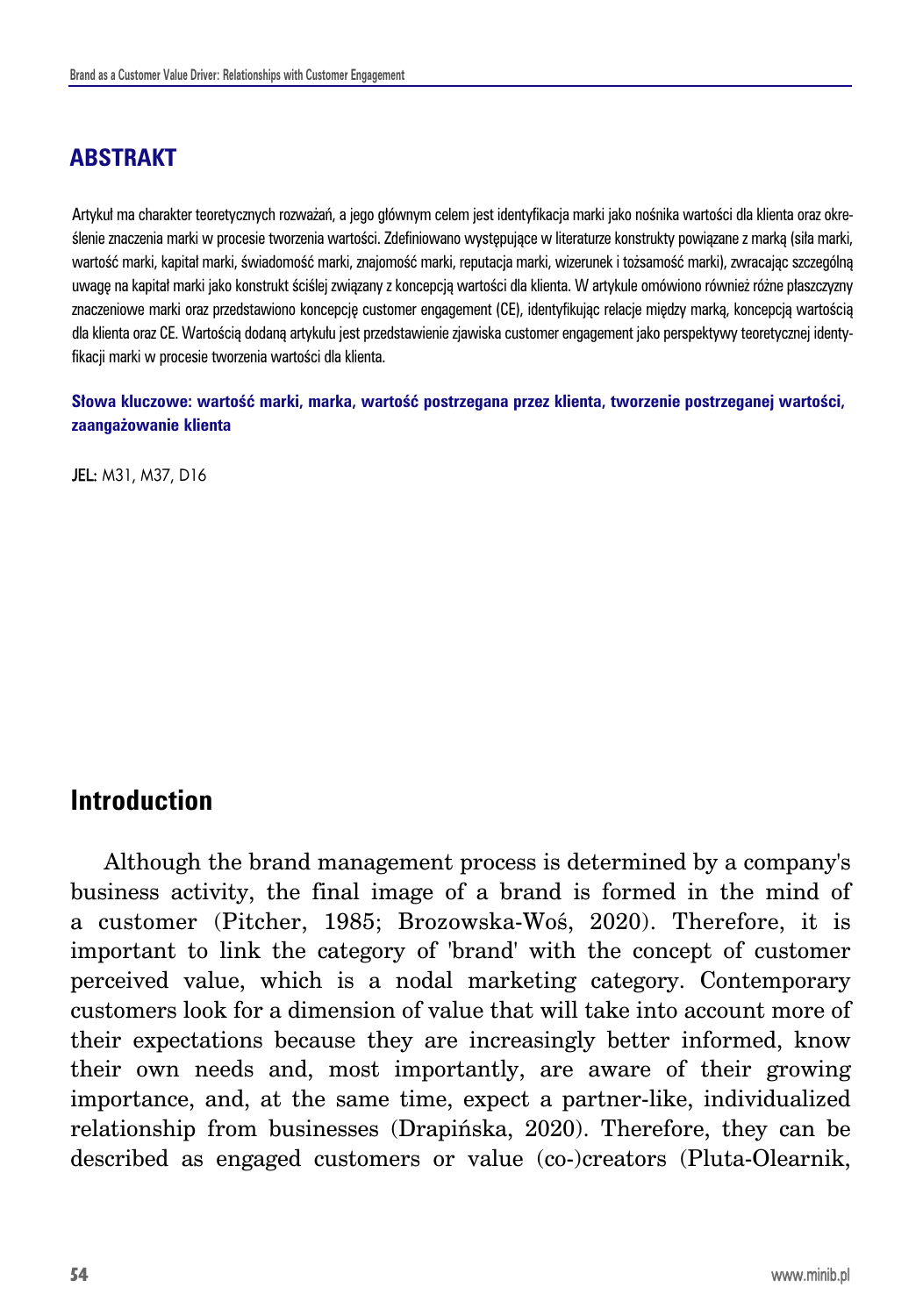2019), who participate in various forms of non-transactional activity in a relation with the enterprise. They act as prosumers.

The main goal of this article is to identify the brand as a value driver for customer perceived value. The sub-goals are to define two relationships: (1) between the brand and customer engagement, and (2) between customer perceived value and customer engagement.

In the article, a value driver is understood as a product, process or any other result of the company's business activity that satisfies identified or unconscious customer needs. It is also worth noting that we are inclined to a behavioral understanding of customer engagement, while perceiving value as a customer perceived value, also referred to in the literature as a customer value, perceived or expected (Sojkin, 2015). 'Identification' is understood as a means of causing a certain cognitive effect, 'establishing the identity of the phenomenon or object under investigation on the basis of its most characteristic features' (Szarucki & Bugaj, 2016), while the concept of relation is treated as 'a connection, relationship or dependence between objects, concepts, phenomena and quantities' (New Dictionary of Correct Polish, 1999).

## **Brand as a customer perceived value driver**

There is no commonly accepted definition of the term 'brand' in the literature on the subject. It has several levels of meaning. Firstly, a brand may be a name, a term, a symbol, an inscription, a pattern, or any combination thereof, a color composition, melody, or an aggregation of all these elements, which are used to distinguish a specific product from competing products (Altkorn, 2001). Secondly, a brand name is treated as an element that makes it possible to recognize the company's product and a certain level of quality (de Chernatony, McWilliam, 1989). In other words, a brand is a form of guarantee statement, an assurance of consistent quality of the product. Moreover, in the literature it is treated as a factor that determines the perceived value (Barari et al., 2021). Finally, a brand defines specific intangible assets, and, in this aspect, it is a value judgment, so it has a specific personality, hence it goes beyond the dimension of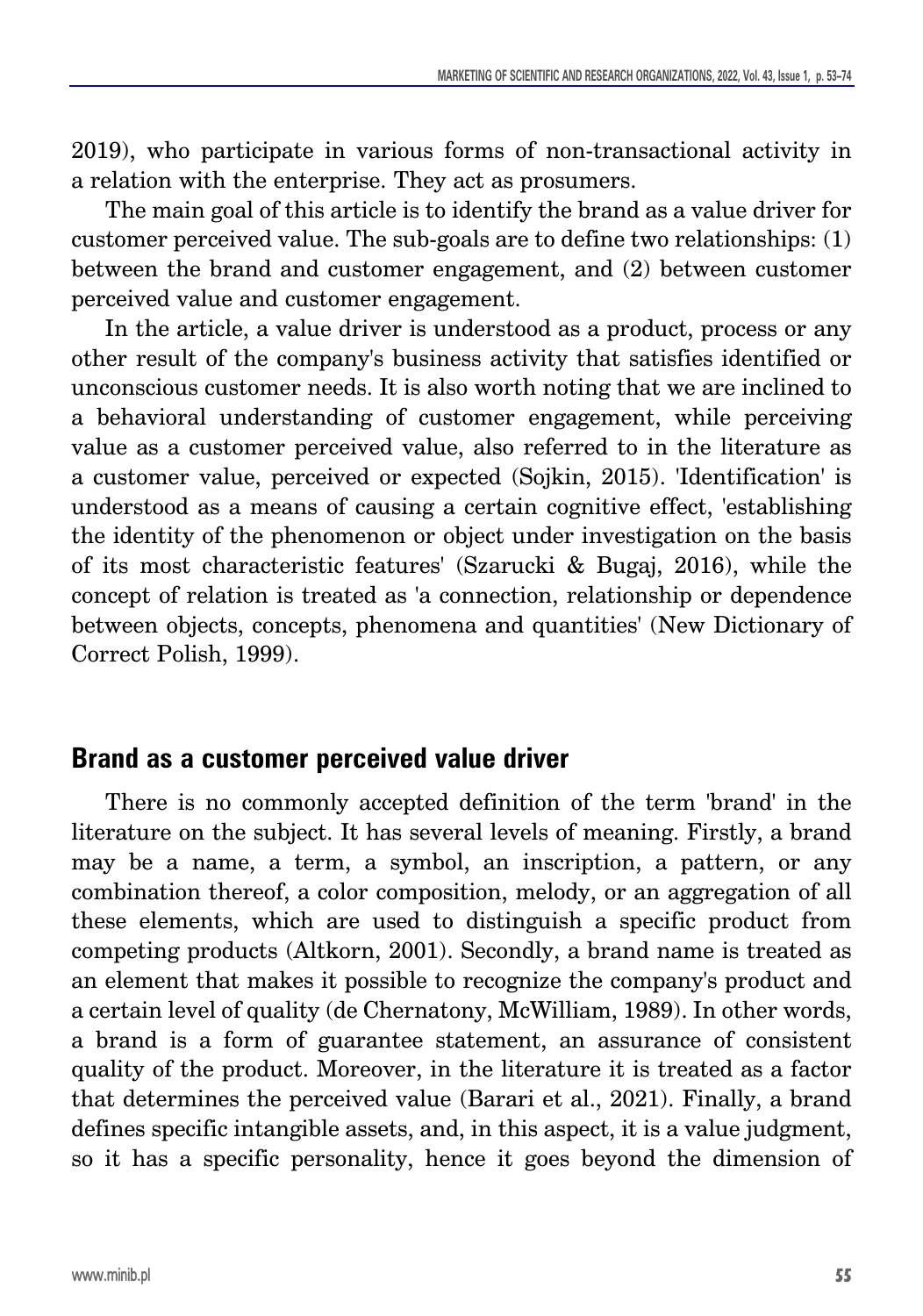functionality and usability (de Chernatony, McWilliam, 1989). As Kall concludes (2001), in the United States, brands are limited to the added values that exist beyond the physical form of the offer.

The values and emotions symbolized by an organization become important elements in distinguishing a given company or its products (Maciejewski, Mokrysz & Wróblewski, 2020). A brand gives individual features to a specific product, generates trust, and reduces sensitivity to business cycles (Rytel, 2008). When analyzing brand-related benefits, it is worth adopting two perspectives, i.e., the company's and the customer's, as presented below (Tab. 1).

An analysis of the table shows that the brand is a benefit not only for the company, but also for customers. The brand of a given company is an intangible resource and, at the same time, a component of a product. Company brand creation is one of the main strategic investment decisions that result in an increase in goodwill (Rytel, 2008; Howaniec, 2008) and a competitive advantage (Pabian, 2020). The subjectively perceived value of a company or product is a result of how that company's brand is perceived by its customers (Dolińska-Weryńska, 2018). A brand can be defined as the feelings and experiences of those who use it (Ogilvy, 1985).

When treating a brand as a perceived value driver, terms that are involved in this topic should be defined: brand strength, brand value, brand equity, consumer-based brand equity, brand awareness, brand reputation, brand identity and brand image (Tab. 2). And in this area, there are no clear definitions, as researchers often use different meanings (Polański, 2011).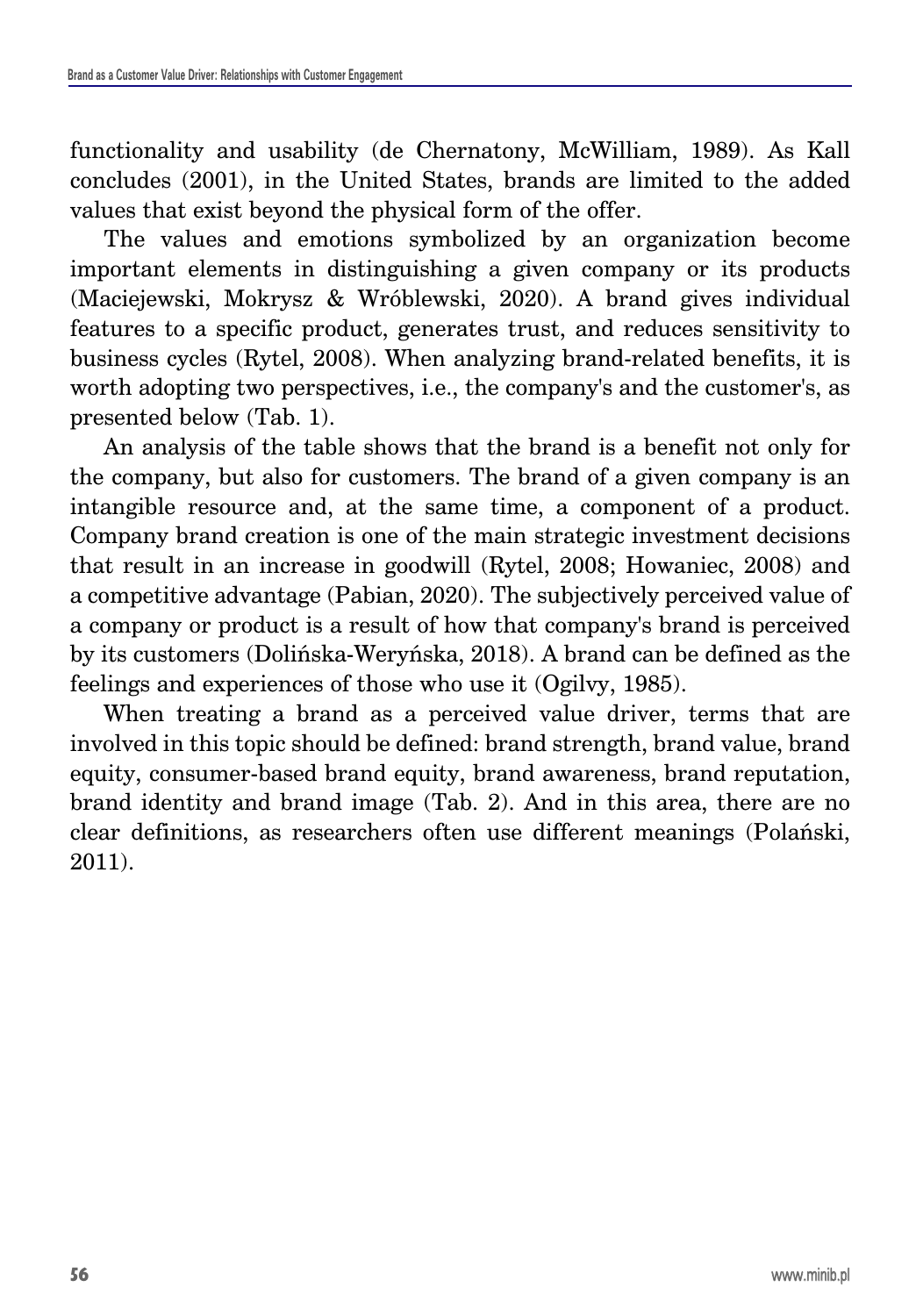| <b>Customer Perspective</b>                                                                                                                      | <b>Company Perspective</b>                                                                                                                                  |
|--------------------------------------------------------------------------------------------------------------------------------------------------|-------------------------------------------------------------------------------------------------------------------------------------------------------------|
| Simplification — message reduction; with this,<br>customers can be reached faster                                                                | Higher sales - products without a recognizable brand<br>generate lower sales volumes                                                                        |
| Organizing — information reaching the customer<br>makes up a logical whole, which makes it easier<br>to evaluate and classify the offer          | Price premium — a price-creating benefit, i.e.,<br>strong brands are usually 10-20% more expensive than<br>comparable offers with a less recognizable brand |
| Help in making a decision - shortening<br>the purchasing process                                                                                 | Lowering the price flexibility of demand — the demand<br>for a branded product decreases relatively less than<br>the increase in the price of this product  |
| The so-called show effect and affiliation effect -<br>a brand allows the customer to stand out and<br>to assimilate with a specific social group | Identification — the brand makes a product distinct,<br>thus the product can be more quickly recognized<br>by a customer                                    |
| Warranty benefit (risk minimization) — reducing<br>the risk of making a wrong decision                                                           | The offer can be diversified $-$ a company can launch<br>many products that meet the same need                                                              |
| Reducing post-purchase dissonance — reducing<br>decreasing satisfaction after purchasing the product                                             | Acceptance — customers' level of trust is greater<br>in well-known brands when launching a new product                                                      |
| Building trust — a brand is associated with a greater<br>likelihood of repeating the quality of a product<br>or service                          | Creating perception — rejection of negative<br>information by customers                                                                                     |
|                                                                                                                                                  | Protection — a registered trademark is protection<br>against imitators                                                                                      |
|                                                                                                                                                  | Creating loyalty — positive opinions about<br>a brand result in more repeat purchases                                                                       |
|                                                                                                                                                  | Positioning the offer — the brand is an important<br>component of product management in the market<br>environment                                           |
|                                                                                                                                                  | Segmentation benefit - the nature of a brand image<br>can be treated as a criterion for dividing buyers into<br>groups                                      |

### **Table 1. Benefits Offered by a Brand: Customer Perspective and Company Perspective**

Source: Witczak (2013).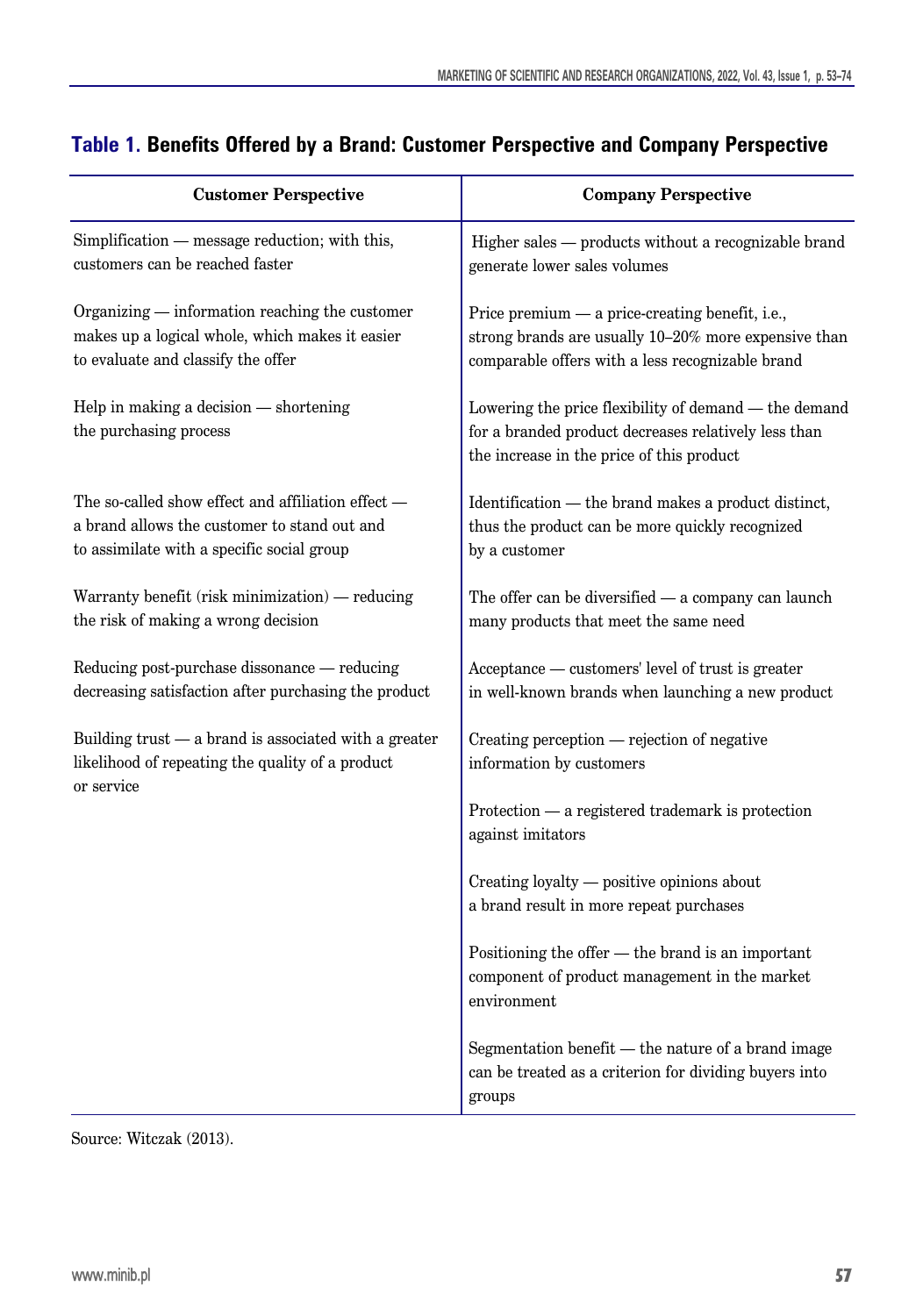| <b>Term</b>                              | <b>Definition</b>                                                                                                                                                                                                                                                                                                                                                                                                                                                                                                                                                                                                                                                                                  |
|------------------------------------------|----------------------------------------------------------------------------------------------------------------------------------------------------------------------------------------------------------------------------------------------------------------------------------------------------------------------------------------------------------------------------------------------------------------------------------------------------------------------------------------------------------------------------------------------------------------------------------------------------------------------------------------------------------------------------------------------------|
| Brand strength                           | The set of associations and buyer and participant behaviors in the distribution process that<br>determine the maintenance of a permanent competitive advantage. A strong brand<br>is the starting point for building a loyal group of buyers.                                                                                                                                                                                                                                                                                                                                                                                                                                                      |
| Brand value                              | The sale or replacement value of a brand. Brand value is impacted by brand equity<br>to the extent that brand equity contributes to more positive financial outcomes in favor<br>of the brand. Brand value represents what the brand means to a focal company. Patents,<br>trademarks, channel relationships, superior management, and creative talent are brand<br>assets that contribute to brand value, but since they are not derived from consumers,<br>they should not be considered a component of brand equity.                                                                                                                                                                            |
| Brand equity                             | An intrapersonal construct that moderates the impact of marketing activities.<br>The perception or desire that a brand will meet a promise of benefits. Brand equity<br>is a moderator of the impact of marketing activities on consumer actions, and represents<br>what the brand means to the consumer. Brand equity dimensions: (1) brand loyalty; (2) brand<br>awareness; (3) brand quality; (4) brand associations, (5) other proprietary brand assets.                                                                                                                                                                                                                                       |
| Customer-based<br>brand equity<br>(CBBE) | CBBE is a set of assets (liabilities) linked to a brand's name and symbol that adds to<br>(or subtracts from) the value provided by a product/service to the customer. It is a multifaceted<br>construct consisting of four primary or core associations, namely: (1) perceived quality;<br>$(2)$ perceived value for the cost; $(3)$ uniqueness; and $(4)$ the willingness to pay a price premium<br>for a brand. The general utility that the consumer associates with brand consumption, and<br>these associations are both functional and symbolic in nature. Consumer-based brand equity<br>dimensions: (1) brand loyalty; (2) brand awareness; (3) perceived quality; (4) brand associations |
| Brand knowledge                          | All attributes, benefits, images, thoughts, feelings, attitudes, and experiences that are associated<br>with or caused by the brand. Descriptive and evaluative brand-related information that it is<br>an individualistic inference about a brand stored in the consumer's memory. It comprises<br>brand-related notions, brand awareness, and brand image that correlate diverse information<br>such as awareness, attributes, benefits, images, thoughts, feelings, attitudes, and experiences<br>to a brand, all of which constitute brand knowledge and directly affect consumer responses.                                                                                                   |
| <b>Brand awareness</b>                   | The potential buyer's ability to recognize or recall which shows a brand's being a member<br>of a certain product category                                                                                                                                                                                                                                                                                                                                                                                                                                                                                                                                                                         |
| Brand reputation                         | The cumulative effect of all current and previous marketing activities. It is created<br>by associating the perceived quality with the brand name                                                                                                                                                                                                                                                                                                                                                                                                                                                                                                                                                  |
| Brand identity                           | The set of features and benefits that products sold under a given brand should provide<br>to the consumer                                                                                                                                                                                                                                                                                                                                                                                                                                                                                                                                                                                          |
| Brand image                              | The perception of a brand created by marketers. The set of a person's beliefs, thoughts,<br>and impressions about an object                                                                                                                                                                                                                                                                                                                                                                                                                                                                                                                                                                        |

#### **Table 2. Definitions of Selected Brand-Related Constructs**

Source: Raggio, Leone (2007); Polański (2011); Urban (2004); Schivinski, Łukasik (2015); Christodoulides, de Chernatony (2010); Brzozowska-Woś (2020); Kotler (1994); Kozłowska (2005); Netemeyer et al. (2004); Aaker (1991, 1996); Keller (1993, 2003); Park et al. (1986).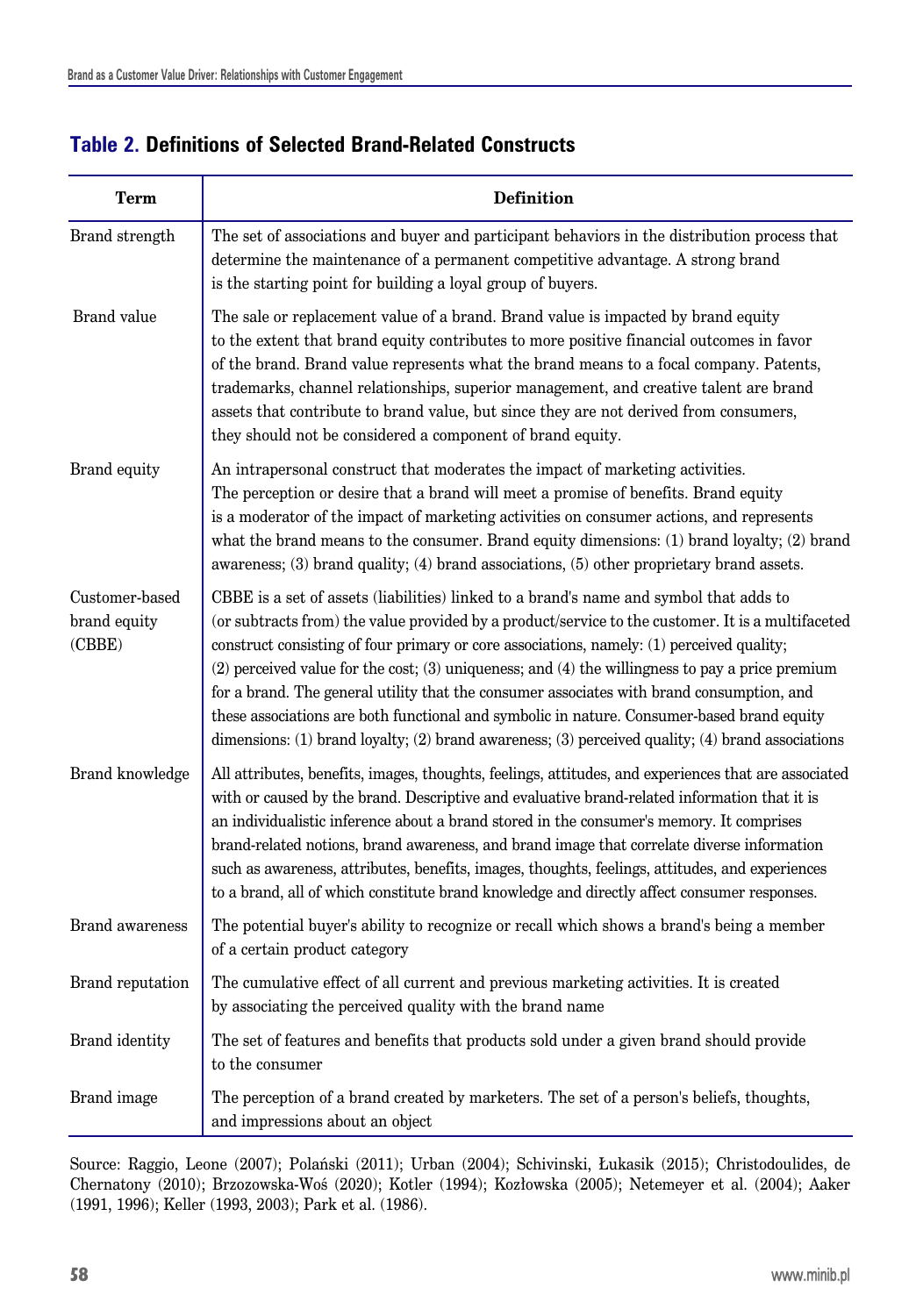When analyzing all these research categories, it is worth paying more attention to brand equity, i.e., the added value (and therefore customer perceived value) obtained by a product through the use of a trademark (Farquar, 1989). This value can be defined in three ways (Polański, 2011): (1) from the point of view of an enterprise: it involves increasing the competitiveness of an organization, which is related, inter alia, to facilitating the launch of new products and licensing; (2) from the point of view of distribution channels: brand equity results in a higher level of sales compared to other products in a given category; (3) from the customer's point of view: brand equity involves a positive attitude towards a specific product. It aims, inter alia, to reduce the risk related to the purchase decision and provide the customer with a positive experience when using a product. This is related to how a brand is interpreted as a risk reducer. A brand reduces the risk perceived by a customer and makes customers aware that a specific product represents a value presumed for them (Jones & Nonewac, 2013).

The concept of 'brand equity' is defined as the difference between marketing effects and the effects that would accumulate if the product did not have the same brand (Alnsour & Subbah, 2018). Five components (dimensions) of brand equity are highlighted in the literature on the subject (Aaker, 1991): (1) brand loyalty, (2) brand awareness, (3) perceived quality, (4) brand association, (5) other proprietary brand assets (i.e., patents, trademarks, relationships taking place in distribution channels). Importantly, the first four components of brand equity create the so-called consumer-based brand equity, while the last refers to the enterprise (Schivinski & Łukasik, 2017).

It is extremely important to distinguish brand value from brand equity. It should be assumed that brand equity is responsible for what a brand means to customer, while brand value is related to what that brand means to a specific organization. Many researchers do not distinguish these two, which unfortunately does not help in understanding the scientific discourse (Raggio & Leone, 2007). Brand value is mainly related to the financial sphere. It can be discussed when trying to evaluate a brand: it is a financial value that depends on the current and expected strength of the brand and the financial effect of the management board's ability to use this strength strategically (Kurzyk, 2014). On the other hand, brand equity should be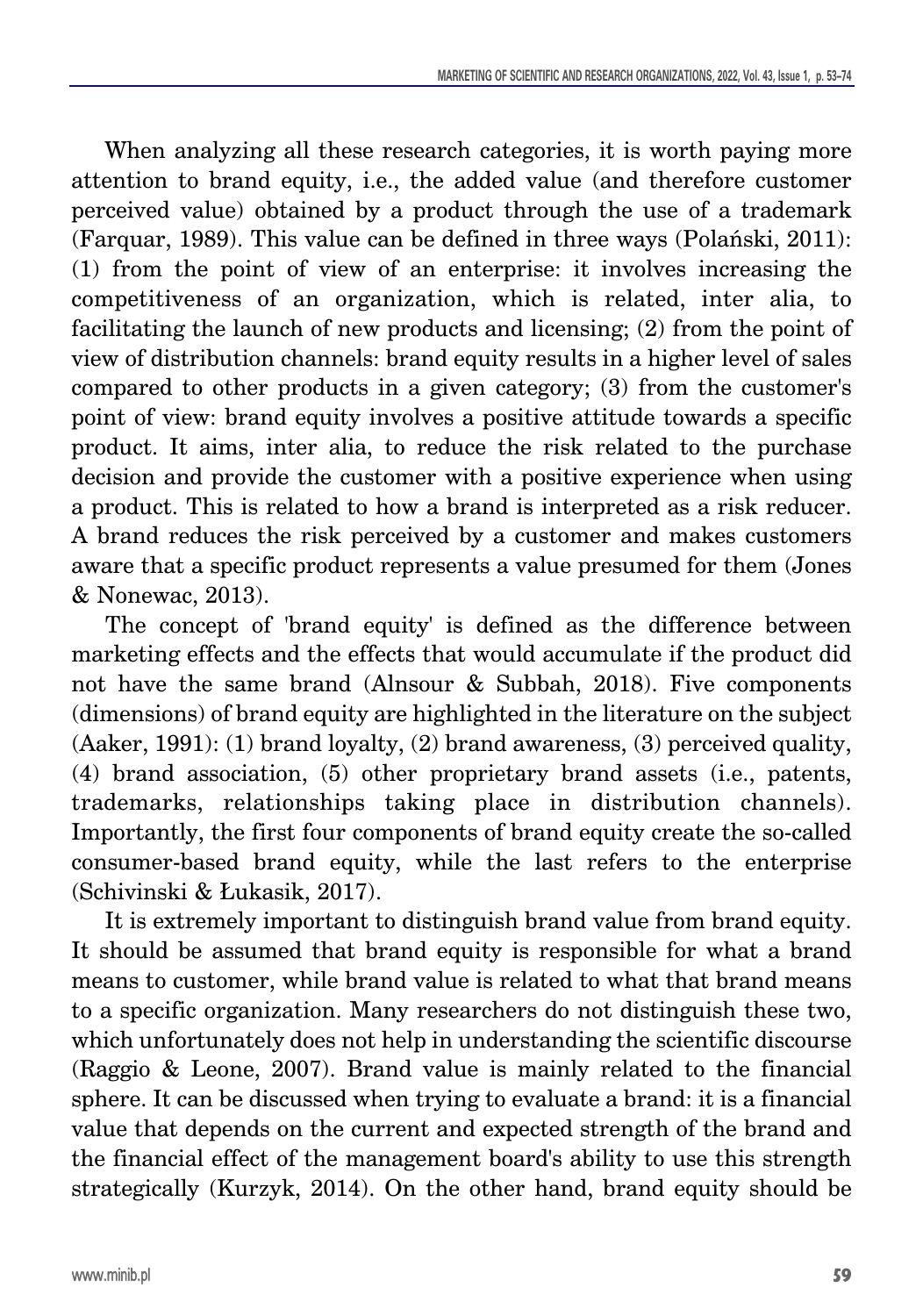placed in the marketing sphere of an enterprise (Dębski, 2009). As the definition itself indicates, brand equity reduces or increases the value of the product with this brand. It is also symptomatic that some researchers (Leuthesser, Kohli & Harich, 1995) define brand equity as simply a perceived value obtained in comparison to a non-branded product.

Customer associations with a brand involve psychological relationships with a specific brand that are divided into three approaches in the literature (Aaker, 1996): (1) brand as a product (value proposition); (2) brand as a person (brand personality); (3) brand as an organization (associations with the enterprise). The first approach mainly involves functional benefits. The second perspective involves *strictly* emotional benefits, while the third can be seen when the company's activity is seen in the broader environment and may be related to CSR activities, for example. This division is crucial in our opinion when analyzing individual dimensions of value. Associations with the product involve the functional dimension of the product (e.g., the location of the trade format), while the approach to the brand personality is more related to the hedonistic dimension, and the perspective of a brand as an organization involves the perception of the company's activities in the field of the so-called *corporate brand*.

The concept of customer perceived value was introduced into economics by Drucker in the 1950s (Drucker, 2007), and was developed by Porter (1985). As Khalifa (2004) claims, customer perceived value is a category that is often misused in the social sciences, and in particular in the economic sciences. This is due to the characteristics of the construct, because customer perceived value is treated as personal (i.e., the perception is different from customer to customer) and is truly situation-related in that it depends on the situational context. The consequence of this is a large number of construct definitions (Tab. 3).

The definitions of customer perceived value can be divided into four groups. In the first, the attributes of a product and service are emphasized, in the second, the relationship between the enterprise and the customer, in the third, value is perceived as a result of benefits and costs perceived by the recipient, whereas in the fourth, the value is recognized in the context of the goals that the recipient achieves as a result of purchase or use of a product.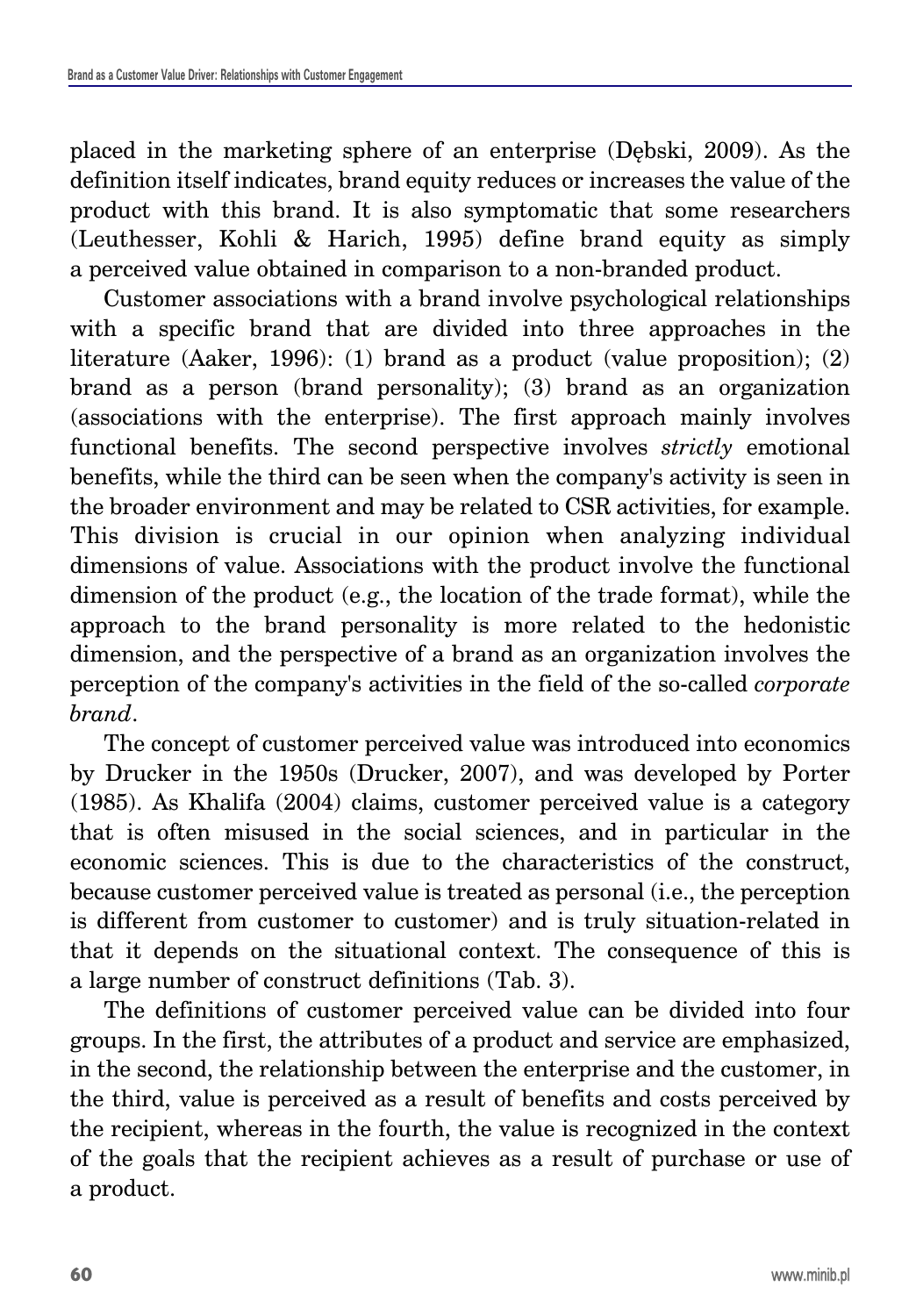| <b>Author</b>                   | Definition                                                                                                                                                                                                                                                    |
|---------------------------------|---------------------------------------------------------------------------------------------------------------------------------------------------------------------------------------------------------------------------------------------------------------|
| Zeithaml (1998)                 | The consumer's overall assessment of the utility of a product based<br>on perceptions of what is received and what is given                                                                                                                                   |
| monroe $(1990)$                 | Buyer perceptions of value that represent a trade-off between the quality<br>or benefits they perceive in the product relative to the sacrifice they perceive<br>by paying the price                                                                          |
| Gale (1994)<br>product          | Market-perceived quality adjusted for the relative price of (the seller's)                                                                                                                                                                                    |
| Butz, Goodstein (1996)          | Customer value is the emotional bond established between a customer and<br>a producer after the customer has used a salient product or service produced<br>by that supplier and found the product to provide an added value                                   |
| Ravald, Grönroos (1996)         | A function of both episode value and relationship value, where there exists<br>a special relationship between the element in the function (total episode<br>value = episode benefits + relationship benefits / episode sacrifice +<br>relationship sacrifice) |
| Woodroof (1997)                 | A customer's perceived preference for an evaluation of those product<br>attributes, attribute performances, and consequences arising from use<br>that facilitate (or block) achieving the customer's goals and purposes in use<br>situations                  |
| Walter, Ritter, Gemünden (2001) | Trade-off between benefits and sacrifices                                                                                                                                                                                                                     |
| Kothandaraman, Wilson (2001)    | Relationship of a firm's market offering and price weighed by the consumer<br>against its competitor's market offering and price                                                                                                                              |
| Szymura-Tyc (2006)              | Surplus of benefits subjectively perceived by customer over subjectively<br>perceived costs related to buying and using a particular product                                                                                                                  |
| Łada, Kozarkiewicz (2010)       | The value of economic, technical, and social benefits perceived by<br>the customer, obtained in return for the price paid for the product, taking<br>into account the product offer and prices available on the market                                        |
| Doligalski (2013)               | The sum of the partial values (benefits) provided to the client less the<br>price and the customer's non-financial costs                                                                                                                                      |

#### **Table 3. Definitions of Customer Perceived Value Found in the Literature on the Subject**

Source: Zeithaml (1988); Gale (1994); Butz, Goodstein (1996); Ravald, Grönroos, (1996); Woodroof (1997); Sinha, Desarbo (1998); Walter, Ritter, Gemünden (2001); Kothandaraman, Wilson (2001); Szymura-Tyc (2006); Łada, Kozarkiewicz (2010); Doligalski (2013).

Value creation with an enterprise improves brand image not only among the cooperating process participants, but also among less engaged customers. Therefore, the process of value creation is antecedent to brand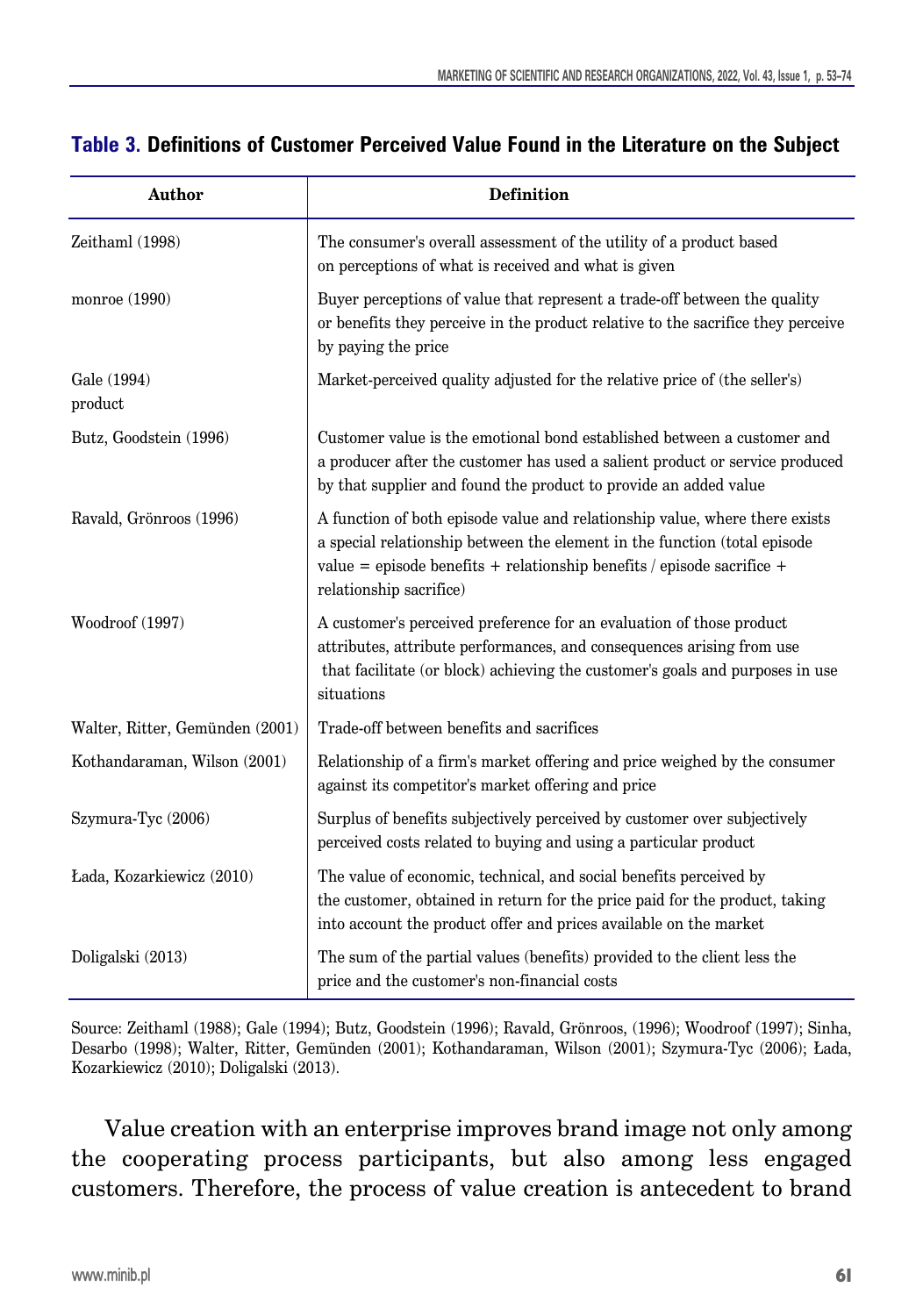image creation. It is also worth referring to the research by Ind, Iglesias and Schulz (2013). According to these researchers, customers who participate in value co-creation strongly associate with a specific brand. Participants like these are often more are inclined to express positive opinions about a particular company, thus promoting its brand (Dijk, Antonides & Schillewaert, 2014). Therefore, *customer engagement* is an inherent element of this process. Brands with a strong capital equity generate greater commitment, which in turn influences the motivation for customer engagement (van Doorn et al., 2010). In the literature on the subject, statements can be found that brand equity is a collection of judgments, attitudes, and customers' behaviors. Thus, this construct is directly related to value creation by customers (Polański, 2010).

# **Relationships Between Customer Engagement and a Brand**

Customer engagement (CE) has become one of the most thoroughly exploited categories in the theory of marketing management (Vohra & Bhardwaj, 2019; Kucia, 2018; Krowicki, 2022). However, it is not a homogeneous concept — its meaning is far from being unambiguous, which raises controversy (Chan, Zheng, Cheung, Lee & Lee, 2014). Researchers agree that the customer's power is growing. Customers are increasingly interested in creating value both for theirselves and for others. Free access to information and to the ways it is spread through virtual customer communities have empowered the customer in relation to the enterprise. The contemporary customer has become more educated, aware of their role and, as a result, encounters the company's employees or other stakeholders more frequently, which makes them more engaged. From a passive recipient of marketing messages, the customer has transformed into a co-creator of communication.

CE is defined in various ways (Tab. 4) and can be considered from three perspectives: (1) three-dimensional, cognitive-emotional-behavioral (Patterson, 2006; Gołąb-Andrzejak, 2021), (2) two-dimensional, cognitive- -emotional (Bowden, 2009) and (3) one-dimensional, mainly behavioral (Żyminkowska, 2018a; Maciejewski & Krowicki, 2021). The latter perspective treats CE as customer behavior towards a brand or company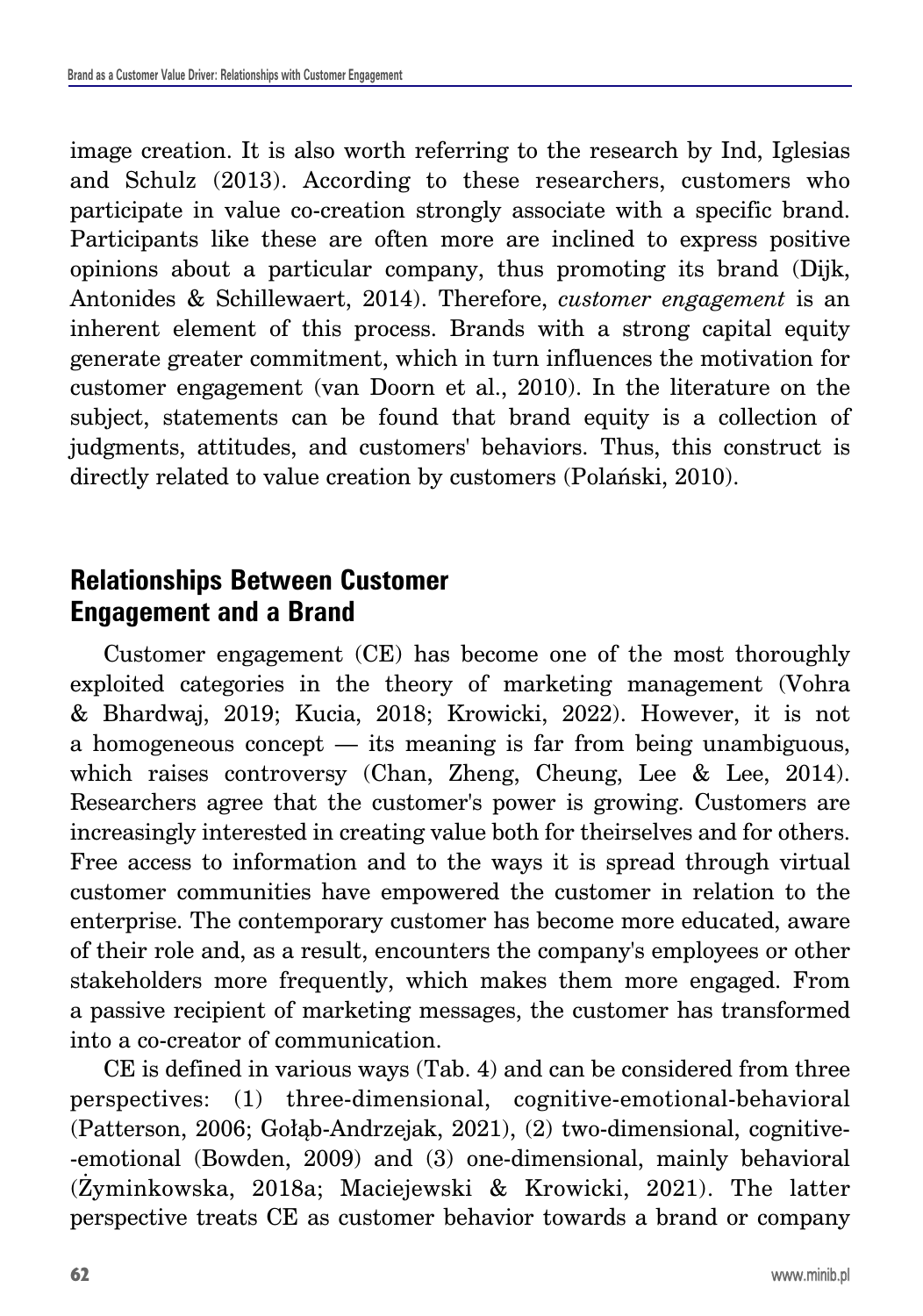that is not related to purchasing and results from motivational factors (van Doorn et al., 2010). The authors of the present article stand for a narrow behavioral approach to customer engagement. This behavioral interpretation of CE does not overlap with the constructs of affective and cognitive commitment or customer involvement (Harmeling, Moffett, Arnold, & Carlson, 2017). Importantly, the narrow, non-transactional approach to CE does not overlap with the behavioral loyalty approach — the non-transactional nature of the customer engagement construct differs from purchasing regularity. In our view, customers' transactional behavior should be eliminated from the conceptual frames of the CEB concept. Then, this approach does not coincide with the concept of relations with a customer and thus, it only applies to intangible sources of customer value (Żyminkowska et al., 2018a).

| Author                                           | <b>Definition</b>                                                                                                                                                                                                                                                                                                                                                                                                                                                                                            |
|--------------------------------------------------|--------------------------------------------------------------------------------------------------------------------------------------------------------------------------------------------------------------------------------------------------------------------------------------------------------------------------------------------------------------------------------------------------------------------------------------------------------------------------------------------------------------|
| van Doorn et al. (2010)                          | Manifestations of customer behavior towards a brand or firm that focus on a brand<br>or firm beyond purchase, resulting from motivational drivers.                                                                                                                                                                                                                                                                                                                                                           |
| Verhoef et al. (2010)                            | Manifestation of behavior towards the brand or firm that goes beyond transactions.<br>Customer engagement consists of multiple behaviors such as word-of-mouth<br>(WOM) activity, blogging, providing customer ratings, and so on.                                                                                                                                                                                                                                                                           |
| Kumar et al. $(2010)$                            | CE refers to the active interactions of a customer with a firm, with prospects and<br>with other customers, whether they are transactional or non-transactional in<br>nature                                                                                                                                                                                                                                                                                                                                 |
| Jaakkola, Alexander (2014)                       | Behavior through which customers make voluntary resource contributions that<br>focus on the brand or firm but go beyond what is fundamental to transactions.                                                                                                                                                                                                                                                                                                                                                 |
| Harmeling et al. (2017)                          | Customers' voluntary resource contribution to a firm's marketing function, going<br>beyond financial patronage.                                                                                                                                                                                                                                                                                                                                                                                              |
| Beckers et al. (2018)                            | Customer engagement behavior is the same as van Doorn et al. 2010, including<br>customer-initiated and firm-initiated customer engagement.                                                                                                                                                                                                                                                                                                                                                                   |
| Zyminkowska et al. (2019);<br>Żyminkowska (2019) | Manifestations of customer behavior focused on the brand or firm's offerings and<br>activities, occurring between customer-to-firm and customer-to-customer<br>interactions, and resulting from psychological factors (attitudinal, motivational,<br>and social). CE refers to the consumer activism of offering their resources during<br>interactions with the brand or company's offerings or activities, often involving<br>others in the social network created around the brand, offering or activity. |

#### **Table 4. Definitions of CEB**

Source: van Doorn et al. (2010); Harmeling et al. (2017); Jaakkola, Alexander (2014); Verhoef et al., (2010); Beckers (2018); Kumar et al. (2010); Żyminkowska (2019); Żyminkowska et al. (2019 ).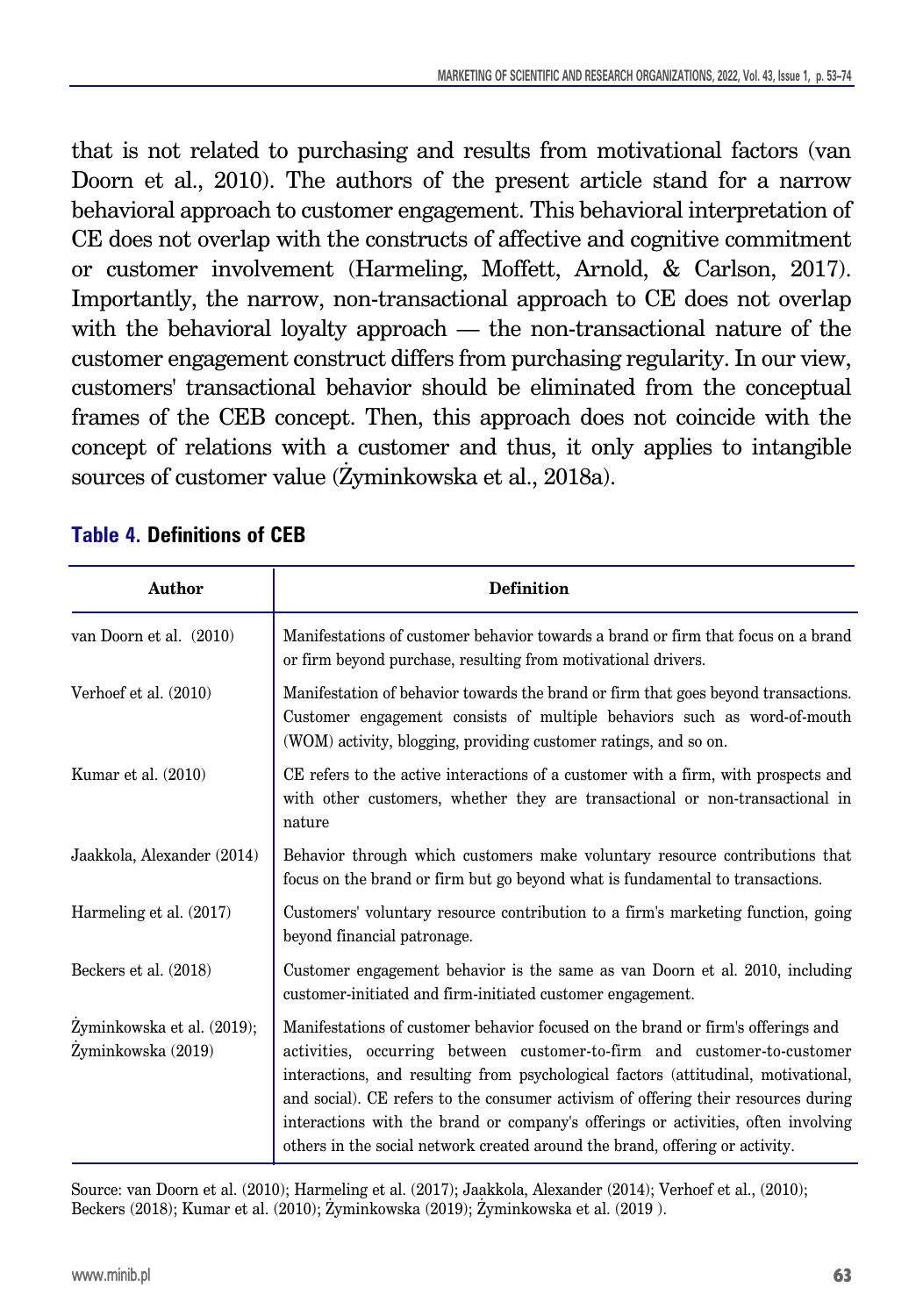Customer engagement is related to the concept of customer perceived value. According to the theory of consumption values (Sheth, Newman, & Gross, 1991; Grzegorczyk, 2019) and the concept of customer value (Holbrook, 2006), the customer's motivation to engage depends on the values they expect to obtain. This is confirmed by Vivek et al. (2012). According to these researchers, value is both an antecedent and a consequence of customer engagement (Vivek, Beatty, & Morgan, 2012). Maslowska, Malthouse and Collinger (2016) show that engagement affects customer perceived value, and this is also confirmed by Sobocińska (2015). Hollebeek (2013) also notes that customer engagement generates customer perceived value: therefore, CE is a perceived value driver. Interestingly, Hollebeek analyzed brands with both a hedonistic and a utilitarian orientation, and it turned out that in the case of both types of brands, CE is a perceived value generator. After testing the model of customer engagement/value interface, she showed that in the case of hedonistic brands, customer engagement affects the customer perceived value more. In Polish research, the analysis by Witczak (2013) is noteworthy. In his view, user involvement in the brand profile can be used in building brand identity and, as a result, it can increase its value.

The study by Dong, Evans, and Zou (2008) on customer participation in the repair service showed that customer perceived value leads to customer engagement, whereas a subsequent analysis by Carlson, Rahman, Taylor, and Voola (2019) confirmed that value in the brand page experience (VIBE) contributes to customer engagement and also confirmed that various forms of CE are stimulated by this value. The research by Brzozowska-Woś (2020) also indicated that the perceived value of a brand has a positive impact on customer engagement, as did the analysis by Ngo, Nguyen and Kang (2019) conducted in Vietnamese restaurants. It is also worth noting that, according to Gupta and Pandey (2021), CPV (customer perceived value) is a factor that precedes customer engagement in the retail area. Barari, Ross, Thaichon, and Surachartkumtonkun (2021) see perceived value in a similar way. The concept according to which value is the antecedent of customer engagement is associated with the fact that customers are engaged by a specific value (benefit) that they expect to get through that engagement.

Jaakkola and Alexander's offline research conducted in an offline real environment is extremely interesting. It shows that customer engagement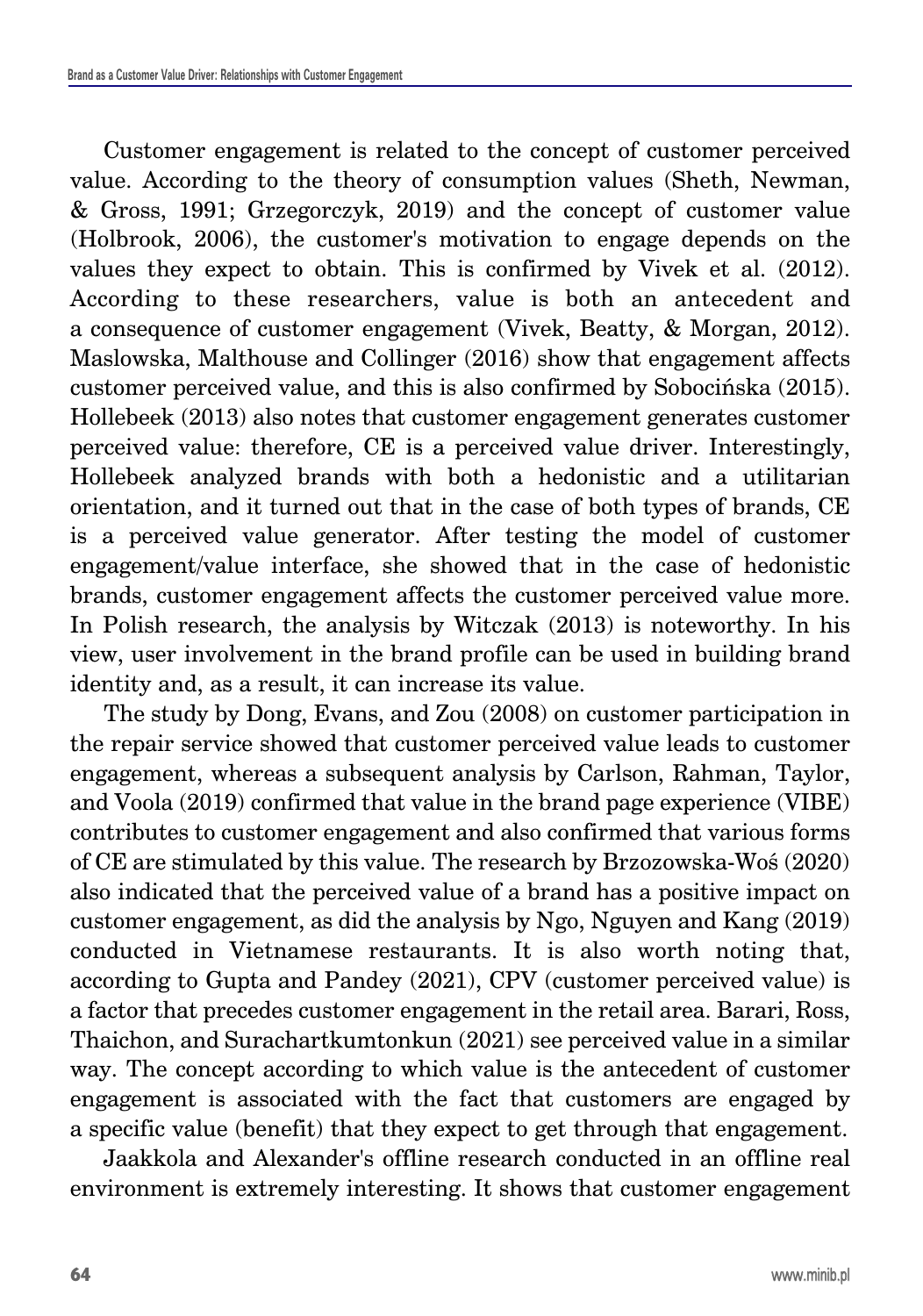behavior can generate a wide range of benefits for a company, customer(s) and other stakeholders. It is also worth observing that the researchers noticed that the nature of the customer engagement process is cyclical. According to these researchers, the motives, manifestations and consequences of CE are repetitive, because the positive antecedents of customer engagement motivate them to stay active, whereas the company is motivated to support this kind of behavior. This is confirmed by the analyses by Żyminkowska (2018b), who, based on means-ends models, states that the benefits of CE (expected effects of customer engagement) can be treated both as consequences and motivating factors of CE.

To sum up, it should be clearly stated that the concepts of customer perceived value and customer engagement are closely related to each other. In the literature on the subject, various formulations of CE are presented where customer perceived value is treated as a motive of engagement or as an effect.

When analyzing model views of customer engagement and brand, van Doorn et al.'s (2010) concept is worth looking at, according to which brand characteristics and company image are a prerequisite for CE, while brand commitment is an important factor from the customer's perspective. The issue of brand is also raised by Żyminkowska and Żyminkowski (2016). In their model, the attitude towards the brand is treated as an antecedent of customer engagement.

In the literature on the subject, the influence of brand equity on the online customer engagement in relation to a brand has already been shown. In other words, the more brand equity is perceived as higher, the more actively the customer reads, comments, shares and creates brand-related content (Schivinski & Łukasik, 2017). Research also shows that a high brand reputation increases recipient interest in the marketing communication of this brand and makes reception of such a message more positive (Brzozowska-Woś, 2020).

When identifying the relationship between CE and brand, it is impossible not to pay attention to the concept of customer engagement in its relationship with the brand (CBE). Therefore, interactions with the brand are subsumed in customer engagement. This category is precisely defined by Martí et al. (2014), while defining CBE as the 'customer's mental state shaped as a result of interaction with a specific brand'. According to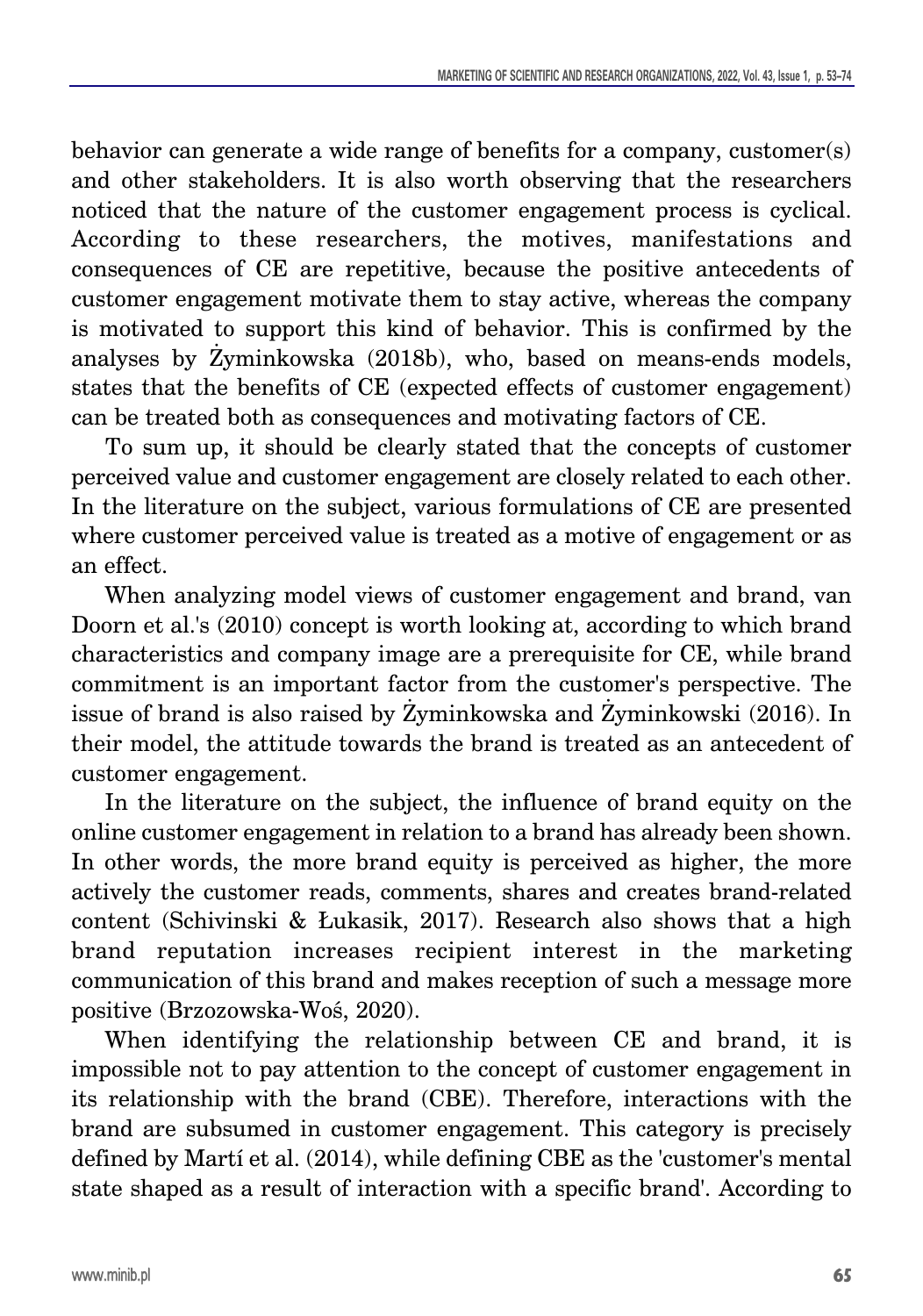Algesheimer, Borle, Dholakia, and Singh (2010), CBE is 'a mechanism that lets you strengthen a customer's relationship with a brand', whereas Hollebeek (2011) defines this construct as 'a level of customer engagement triggered by a brand as well as the customer attitude and mood formed by the customer's direct and indirect contacts with a brand.' These relationships can have various dimensions: cognitive, affective and/or behavioral (Kieżel & Wiechoczek, 2016). In our view, the behavioral interpretation is also the most appropriate in the case of this construct. CBE is nothing but a type of customer engagement, where the brand is the subject of interest. The psychological approach to CBE will introduce chaos in the interpretation. Brand engagement is influenced by brand activities, brand quality and brand value, brand innovation, brand responsiveness and delivering the brand promise (Hollebeek & Chen, 2014).

The brand helps customers to build their own identity, and the show effect and the need to belong are crucial in this process. This is confirmed by the research by Muntinga, Moorman, and Smit (2011). According to these researchers, it is the personal identity that is the factor that motivates customers to contribute content and create content in the online environment. It is also worth paying attention to the research by Bartkowiak and Michalak (2020), which showed that recognition and selfesteem are among the motives of customer engagement. Shah (2004) also draws attention to how important it is to build and maintain an individual's reputation and strengthen identity and self-image in the CE process.

# **Conclusions and recommendations**

Brand is a value driver. Creating a specific customer perceived value is closely related to the stage of its communication. With that, the brand image is created. Furthermore, it can be said that a brand can have a meaning like value because it speaks of values delivered to a customer.

Brand exists in the area of communication (Polański, 2010), hence it can be assumed that communicating the value is the key stage in identifying the relationship between the concept of customer perceived value and the brand. This phase is one of the elements of the value creation process aimed at positioning, and thus shaping the brand image.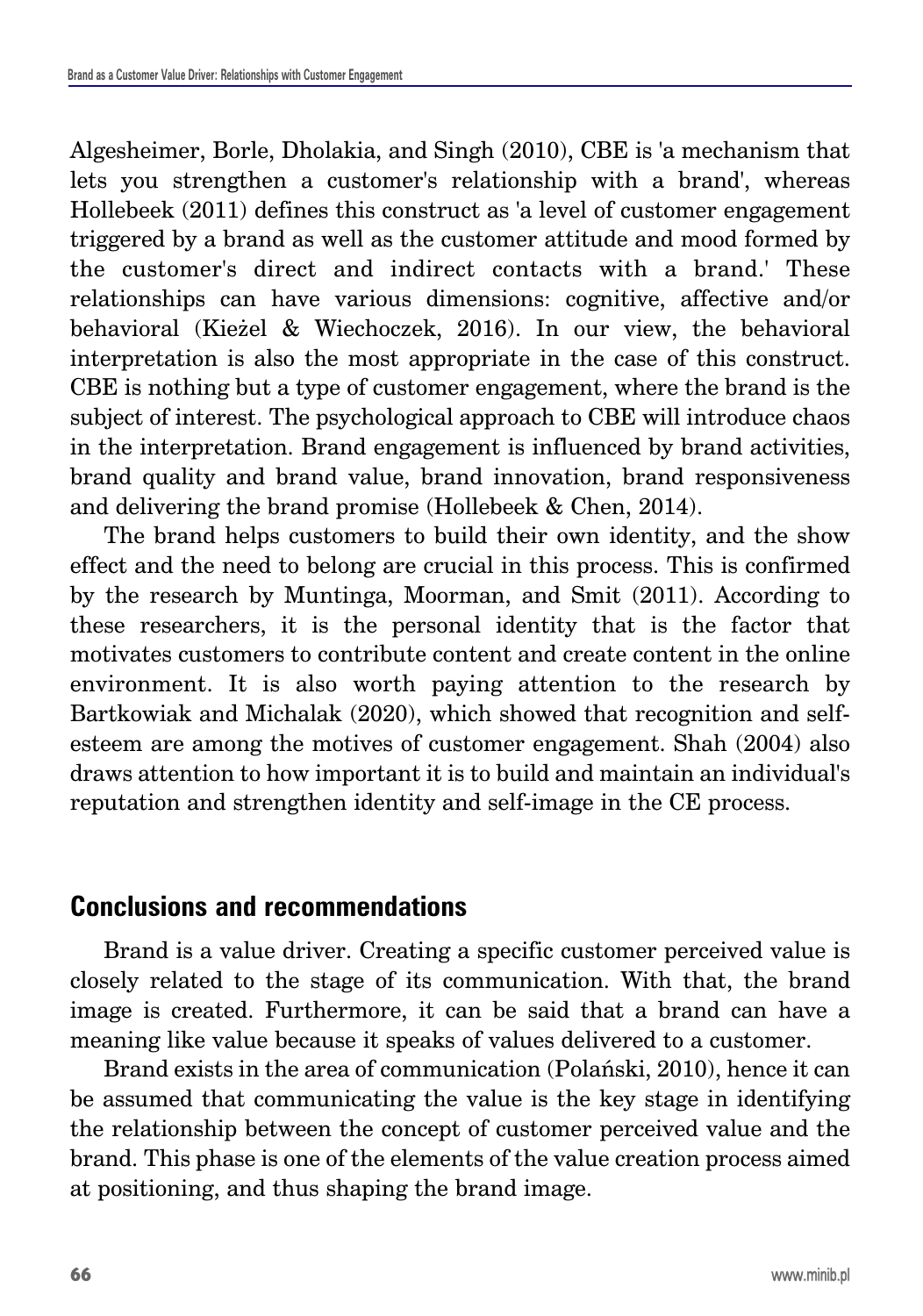On the other hand, customer engagement is becoming progressively more important in the effective and efficient management of this communication. In the marketing value network, the customer becomes the sender of messages, engaging in various forms of customer engagement, i.e., word of mouth marketing (WOM), participation in marketing events, reactions in social media, or content contributions in a virtual environment. By co-creating value, positive customer engagement can strengthen the brand's image.

An analysis of the literature on the subject allows us to state that in some perspectives brand image is close to customer perceived value, while brand identity is a construct related to the value proposition. Brand identity refers to a set of features and benefits that the product is to provide to the customer, while brand image is the result of the constructed identity. Therefore, it is worth noting that this relationship resembles the relationship presented in the literature on the subject between two perspectives of value for the customer, i.e., customer value proposition and customer perceived value. The customer perceived value is the actual result a company developing a set of distinguishing attributes (Landroguez, Castro, & Cepeda-Carrión, 2013).

Incorporation of brands into the process of building one's own identity is also a specific feature of the contemporary customer. Brand personalization allows a customer to emphasize their place in the social hierarchy (Mazurek-Łopacińska, 2021). In the postmodern era, consumption is more important than production, while value is not only a feature of a product, but also becomes a feature of a created image (Maciejewski, 2014). Brand is a condition of customer engagement. It is of great importance in creating your own image. By engaging in contact with a brand and its community, a desire to present one's individuality, unique identity and one's own preferences is emphasized. This is also one component in a customer society that glorifies self-creation.

The company's goal should be to manage the brand so that it confirms the customer perceived value. This is related to the aspect of risk reduction, which is extremely important in the context of a constantly increasing number of brands on the market and the crisis of confidence. Customers, who are an integral part of branding, should be part of brand management. From this perspective, a brand can be treated as a risk reducer and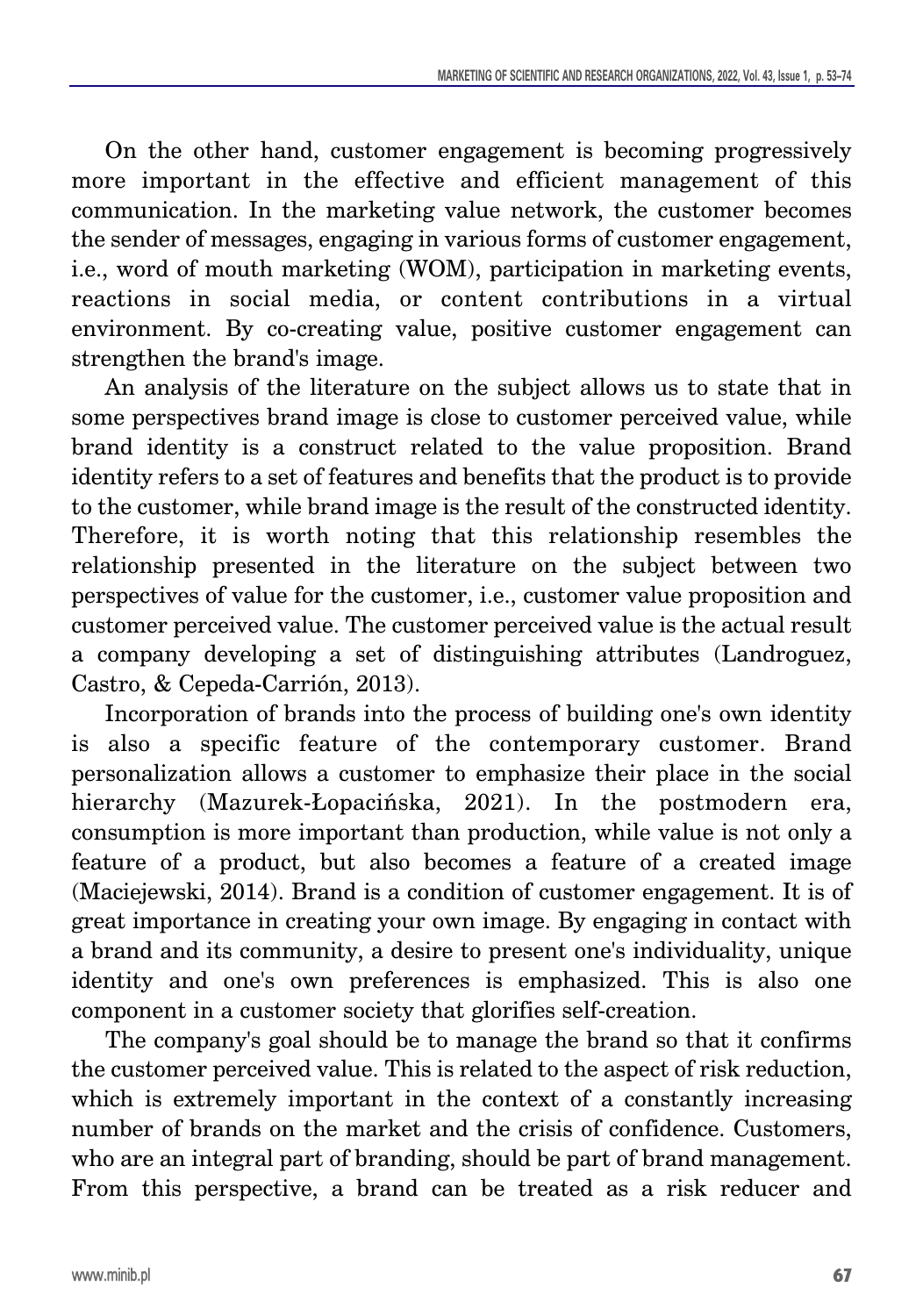customer perceived value. Therefore, to build a brand so that it encourages various forms of engagement and thus creates customer perceived value is a challenge.

We are aware of the limitations of this research. The conclusions of the critical literature review should be treated as an incentive for further discussion on the relationship between the brand and customer perceived value as well as CE. In addition, it is worth looking at the issue of customer value through the prism of the company. From this perspective, it is necessary to link the issue of customer value with the construct of the value of the company, which has been described by B. Dobiegała-Korona (2014; 2015). In other words, customer value should generate value for the company. Undoubtedly, empirical research that analyses these relationships would be of great theoretical and applied value.

Acknowledgements This research received no funds.

# **References**

- 1. Aaker D. A. (1991). *Managing Brand Equity Capitalizing on the Value of Brand Name*, New York: The Free Press.
- 2. Aaker D. A. (1996). Measuring Brand Equity across Products and Markets. *California Management Review*, *38*, 102–120.
- 3. Algesheimer R., Borle S., Dholakia U.M., & Singh S.S. (2010). The impact of customer community participation on customer behaviours: An empirical investigation. *Marketing Science*, *29*(4), 756–769.
- 4. Alnsour M. S. & Subbah M. L. (2018). Impact of brand elements on brand equity: An applied study on Jordanian Corporations. *African Journal of Marketing Management*, *10*(3), 17–27.
- 5. Altkorn J. (2001). *Strategia marki* [Brand strategy], Warszawa: Wydawnictwo PWE.
- 6. Barari M., Ross M., Thaichon S., & Surachartkumtonkun J. (2021). A meta-analysis of customer engagement behaviour. *International Journal of Consumer Studies*, *45*(4), 457–477.
- 7. Bartkowiak P., & Michalak, S. (2020). Motywy angażowania się mieszkańców aglomeracji poznańskiej we współtworzenie wartości dla klienta [Motives of the inhabitants of the Poznań agglomeration for engaging in co-creation of customer value], In: I. Bohdanowicza, P. Dziurski (eds.) *Innowacje i marketing we współczesnych organizacjach. Wybrane zagadnienia*, Warszawa: Oficyna Wydawnicza SGH.
- 8. Bartosz P. (2017). Marketing doświadczeń w budowaniu wartości dla klienta [Experience marketing in building customer value]. *Organizacja i Zarządzanie*, *1*(37), 5–18.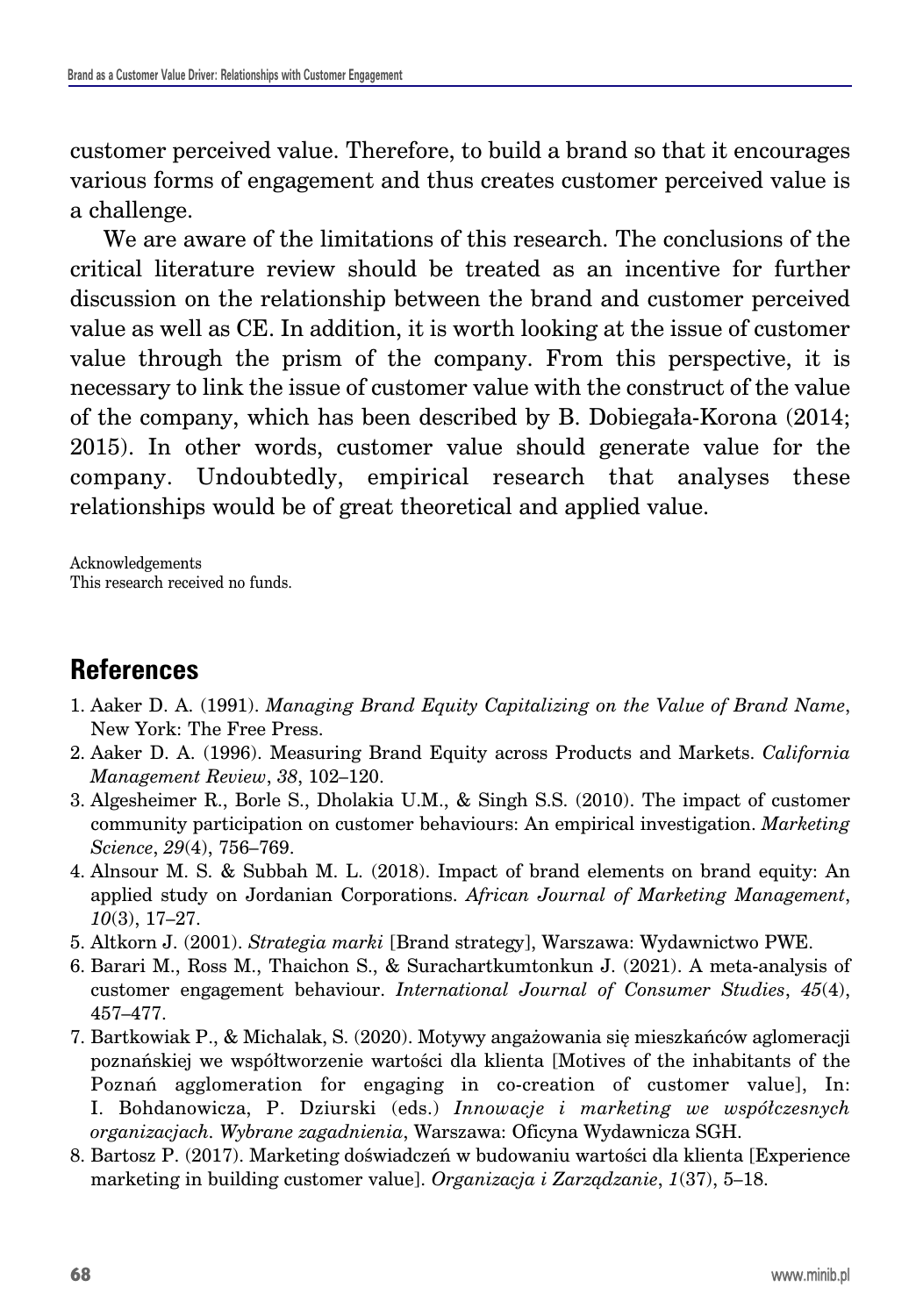- 9. Beckers S. F. M., Doorn van J., & Verhoef P. C. (2018). Good, better, engaged? The effect of company-initiated customer engagement behavior on shareholder value. *Journal of Academy of Marketing Science*, *46*(3), 366–383.
- 10. Brzozowska-Woś, M. (2020). *Wpływ komunikacji marketingowej na angażowanie się w markę i współtworzenie jej wartości przez młodych konsumentów* [Influence of marketing communication on young consumers' engagement in a brand and co-creation of its value], Gdańsk: Wydawnictwo Politechniki Gdańskiej.
- 11. Butz H. E. & Goodstein L. D. (1996). Measuring Customer Value: Gaining the Strategic Advantage. *Organizational Dynamics*, *24*(3), 63–77.
- 12. Carlson J., Rahman M. M., Taylor A., & Voola R. (2019). Feel the VIBE: Examining value in the brand page experience and its impact on satisfying and customer engagement behaviours in mobile social media. *Journal of Retailing and Consumer Services*, *46*, 149–162.
- 13. Chan T. K. H., Zheng X., Cheung C. M. K., Lee M. K. O., & Lee, Z. W. Y. (2014). Antecedents and consequences of customer engagement in online brand communities. *Journal of Marketing Analytics*, *2*(2), 81–97.
- 14. de Chernatony L. & McWilliam G. (1989). The strategic implications of clarifying how marketers interpret "brands". *Journal of Marketing Management*, *5*(2), 153–171.
- 15. Dębski M. (2009). *Kreowanie silnej marki* [Creating a strong brand], Warszawa: PWE.
- 16. Dijk J., Antonides G., & Schillewaert N. (2014). Effects of co-creation claim on consumer brand perceptions and behavioural intentions. *International Journal of Marketing and Logistics*, *28*(1), 4–22.
- 17. Dobiegała-Korona, B. (2014). Innowacje w budowie wartości przedsiębiorstwa [Innovation in building company value]. *Zeszyty Naukowe Wyższej Szkoły Humanitas*, *1*, 25–40.
- 18. Dobiegała-Korona, B. (2015). *Budowa wartości klienta. Teoria i praktyka* [Building customer value: Theory and practice], Warszawa: Difin.
- 19. Doligalski T. (2013). *Internet w zarządzaniu wartością klienta* [Internet in customer value management], Warszawa: Oficyna wydawnicza Szkoła Główna Handlowa.
- 20. Dolińska-Weryńska D. (2018). Marka jako wartość w innowacyjnym przedsiębiorstwie regionu śląskiego w opinii pracowników będących absolwentami śląskich uczelni technicznych i ekonomicznych [Brand as a value in an innovative enterprise in the Silesian region, in the opinions of employees who graduated from Silesian technical and economic universities]. *Zeszyty Naukowe Politechniki Śląskiej. Organizacja i Zarządzanie*, *129*, 67–80.
- 21. Dong B., Evans K. R., & Zou S. (2008). The Effects of Customer Participation in Co-Created Service Recovery. *Journal of the Academy of Marketing Science*, 36, 123–137.
- 22. van Doorn, J., Lemon, K. N., Mittal, V., Naß, S., Pick, D., Pirner, P., & Verhoef, P. C. (2010). Customer engagement behavior: Theoretical foundations and research directions. *Journal of Service Research*, *13*(3), 253–266.
- 23. Drapińska, A. (2020). *Marketing relacji we współczesnym świecie* [Relationship marketing in today's world], Gdańsk: Wydawnictwo Politechniki Gdańskiej.
- 24. Drucker, P. (2007). The Practice of Management, London: Routledge. Farquar P. (1989). Managing Brand Equity. *Marketing Research*, *1*(3), 24–33.
- 25. Gale B. (1994). *Managing Customer Value*, New York: The Free Press.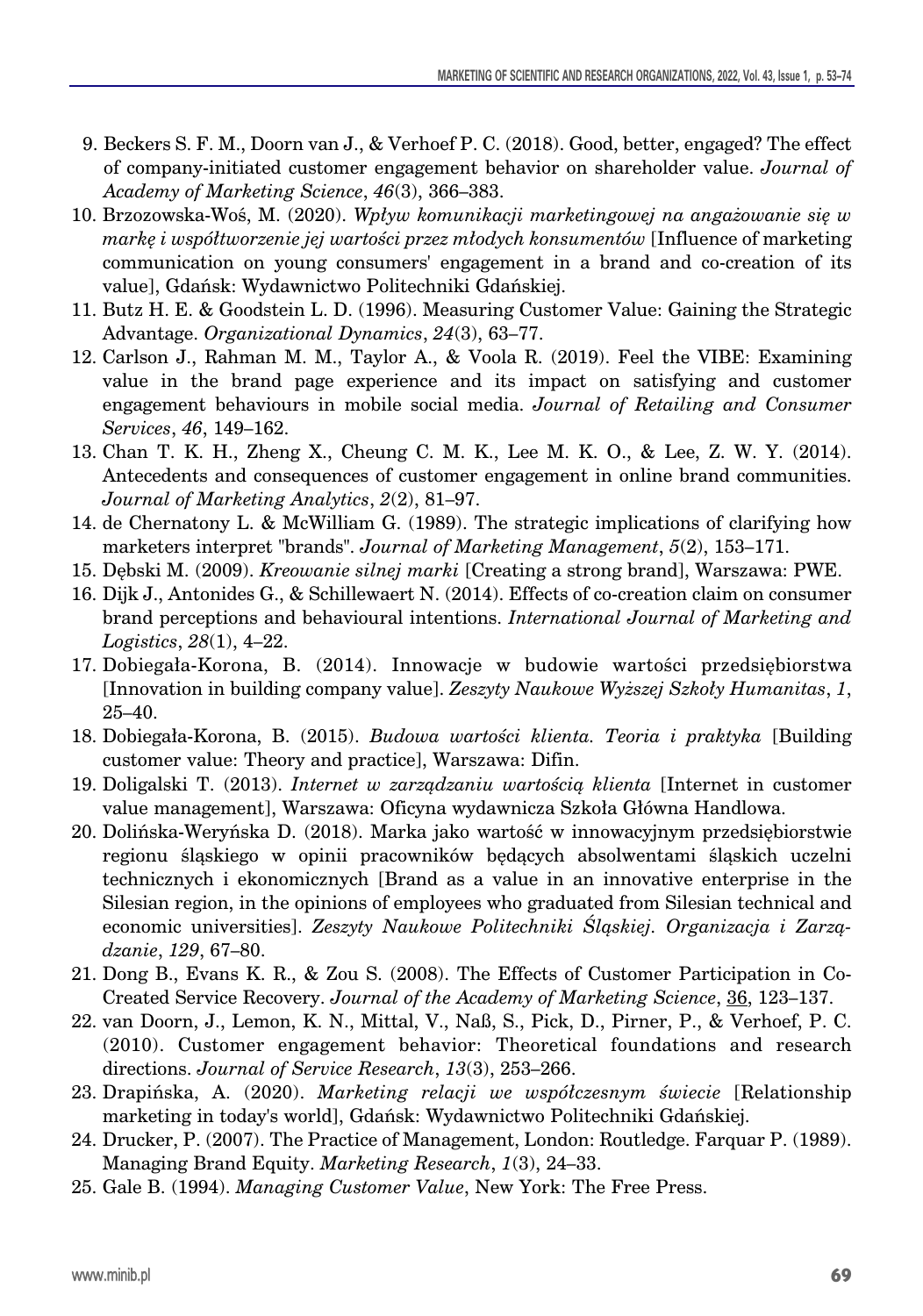- 26. Gołąb-Andrzejak, E. (2021). *Zaangażowanie konsumenta w usługach w ujęciu logiki dominacji usługowej* [Consumer involvement in services in terms of the logic of service dominance], Gdańsk: Wydawnictwo Politechniki Gdańskiej.
- 27. Gołębiowski T. (1996). Marketing wartości na rynku instytucjonalnym [Value marketing in the institutional market], In: E. Duliniec, L. Garbarski, J. Mazur, M. Strzyżewska, W. Wrzosek, *Ekspansja czy regres marketingu*, Warszawa: PWE.
- 28. Grzegorczyk T. (2019). Pomiar wartości postrzeganej przez konsumentów [Measuring consumer perceived value]. *Zeszyty Naukowe UE w Krakowie, 5*(983), 37–55.
- 29. Gupta A. & Pandey S. (2021). Should we engage variety seeking customers? *Journal of Asia Business Studies*, www.emerald.com, [accessed: 1.03.2022].
- 30. Harmeling C., Moffett, M., Arnold, & M., Carlson, B. (2017). Toward a theory of customer engagement marketing. *Journal of the Academy of Marketing Science*, *3*, 312–325.
- 31. Hollebeek L. D. (2011). Exploring customer brand management definition and themes. *Journal of Strategic Marketing*, *19*(7), 555–573.
- 32. Hollebeek L. D. (2013). The customer engagement/value interface: An exploratory investigation. *Australasian Marketing Journal*, *21*(1), 17–24.
- 33. Hollebeek L. D. & Chen T. (2014). Exploring Positively vs. Negatively-Valenced Brand Engagement: A Conceptual Model. J*ournal of Product & Brand Management*, *23*(1), 62–74.
- 34. Howaniec H. (2008). Udział marki w tworzeniu wartości przedsiębiorstwa [Contribution of the brand to the creation of company value]. *Studia i Prace Wydziału Nauk Ekonomicznych i Zarzadzania*, *7*, 485–494.
- 35. Ind N., Iglesias O., & Schultz M. (2013). Building brands together: Emergence and outcomes of co-creation. *California Management Review*, *55*(3), 5–26.
- 36. Jaakkola E., & Alexander M. (2014). The Role of Customer Engagement behavior in value co-creation: a service system perspective. *Journal of Service Research*, *17*(3), 247–261.
- 37. Jones C., & Bonevac D. (2013). An evolved definition of the term "brand": Why branding has a branding problem. *Journal of Brand Strategy*, *2*(2), 112–120.
- 38. Kall, J. (2001). *Silna marka: Istota i kreowanie* [Strong brand: Essence and creation], Warszawa: PWE.
- 39. Keller K. L. (2012). Understanding the richness of brand relationship. *Journal of Consumer Psychology*. *22*, 186–190.
- 40. Khalifa A. S. (2004). Customer value: a review of recent literature and an integrative configuration. *Management Decision*, *42*(5), 645–666.
- 41. Kieżel M. & Wiechoczek J. (2016). *Aktywności online konsumentów w kontekście Customer Brand Engagement* [Consumers' online activities in the context of Customer Brand Engagement]. Prace Naukowe UE we Wrocławiu, 459, 130–141.
- 42. Kothandaraman P. & Wilson D. T. (2001). The future of competitionL Value-Creating Networks. *Industrial Marketing Management*, *30*(4), 379–389.
- 43. Kotler Ph. (1991). *Marketing Management: Analysis, Planning, Implementation, and Control*, Englewood Cliffs, N.J.: Prentice Hal.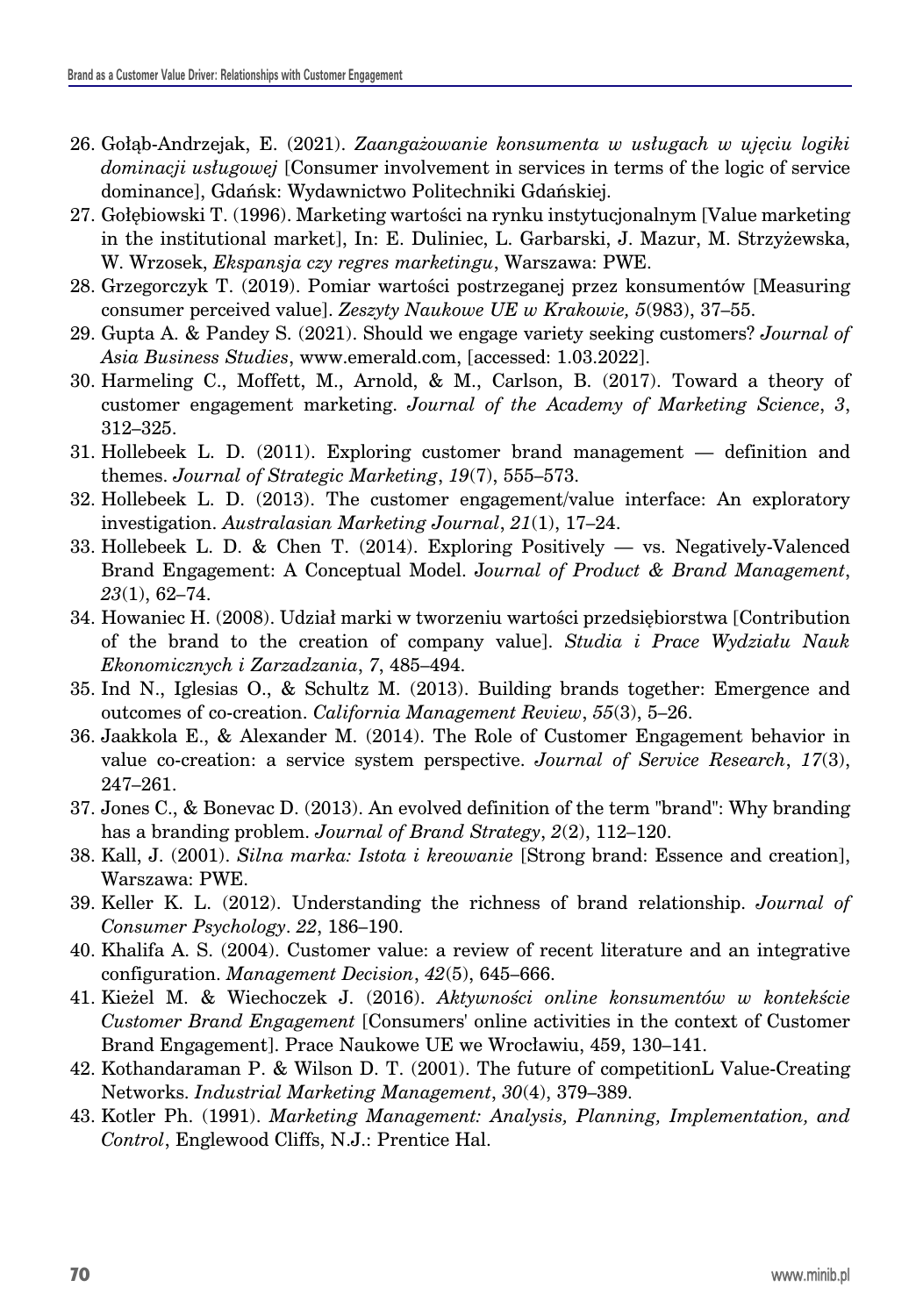- 44. Kozłowska A. (2005). Reklama Od osobowości marki do osobowości konsumenta [Advertising — From brand personality to consumer personality]. In: A. Grzegorczyk (eds.), *Instrumenty kształtowania wizerunku marki*, Warszawa: Wyższa Szkoła Promocji.
- 45. Krowicki P. (2022). Customer engagement związki z kategoriami pokrewnymi i konteksty badawcze [Customer engagement — relationship with related categories and research contexts]. *Marketing i Rynek*, *29*(1), 32–43.
- 46. Kucia M. (2018). *Wykorzystanie zaangażowania klientów w działalności marketingowej przedsiębiorstwa* [The use of customer engagement in corporate marketing activities], Katowice: Wydawnictwo UE w Katowicach.
- 47. Kumar V., Aksoy L., Donkers B., Venkatesan R., Wiesel T., & Tillmanns S. (2010). Undervalued or Overvalued Customers: capturing Total Customer Engagement Value. *Journal of Service Research*, *13*(3), 297–310.
- 48. Kurzyk B. (2014). Potencjał wykorzystania reklamy natywnej dla celów budowy siły marki [The potential of using native advertising to build brand strength]. [CD-ROM], *Marketing i Rynek*, *11*, 204–212.
- 49. Landroguez S. M., Castro C. B., & Cepeda-Carrión G. (2013). Developing an integrated vision of customer value. *Journal of Services Marketing*, *27*(3), 234–244.
- 50. Leuthesser L., Kohli, C. S, & Harich, K. R. (1995). Brand equity: the halo effect measure. *European Journal of Marketing*, *29*(4), 57–66.
- 51. Lichtenstein D. R., Netemeyer R. G., & Burton S. (1990). Distinguishing Coupon Proneness from Value Consciousness: An Acquisition-Transaction Utility Theory Perspective. *Journal of Marketing*, *54*(3), 54–67.
- 52. Łada M. &Kozarkiewicz A. (2010). *Zarządzanie wartością projektów* [Managing the value of projects], Warszawa: Wyd. C.H. Beck.
- 53. Łukasik P. & Schivinski B. (2015). Pomiar kapitału marek własnych detalistów [Measuring retailers' own brand equity], *Annales Universitatis Mariae Curie- -Skłodowska*, *44*(1), 81–88.
- 54. Maciejewski G. (2014). Zachowania konsumentów w dobie postmodernizmu [Consumer behaviour in the postmodern era]. *Marketing i Rynek*, *8*, 1129–1135.
- 55. Maciejewski G., Mokrysz S., & Wróblewski Ł. (2020). *Consumers Towards Marketing Strategies of Coffee Producers*, Wageningen: Wageningen Academic Publishers.
- 56. Maciejewski G. & Krowicki P. (2021). Virtual Environment as a Space of Shopping Center Customer Engagement. *Problemy Zarządzania*, *4*(94), 81–100.
- 57. Martí J., Bigné E., Hyder A. (2014). Brand engagement. In: L. Moutinho, E. Bigné, A. K. Manrai (eds.), *The Routledge Companion to the Future of Marketing*, London, New York: Routledge.
- 58. Maslowska E., Malthouse E.C., & Collinger T. (2016). The customer engagement ecosystem. *Journal of Marketing Management*, *32*(5), 469–501.
- 59. Mazurek-Łopacińska, K. (2021). *Zachowania konsumentów na współczesnym rynku. Perspektywa marketingowa* [Consumer behaviour in the contemporary market. A marketing perspective], Warszawa: Polskie Wydawnictwo Ekonomiczne.
- 60. Monroe K.B. (1990). *Pricing: Marketing Profitable Decisions*, New York: Mc Graw-Hill.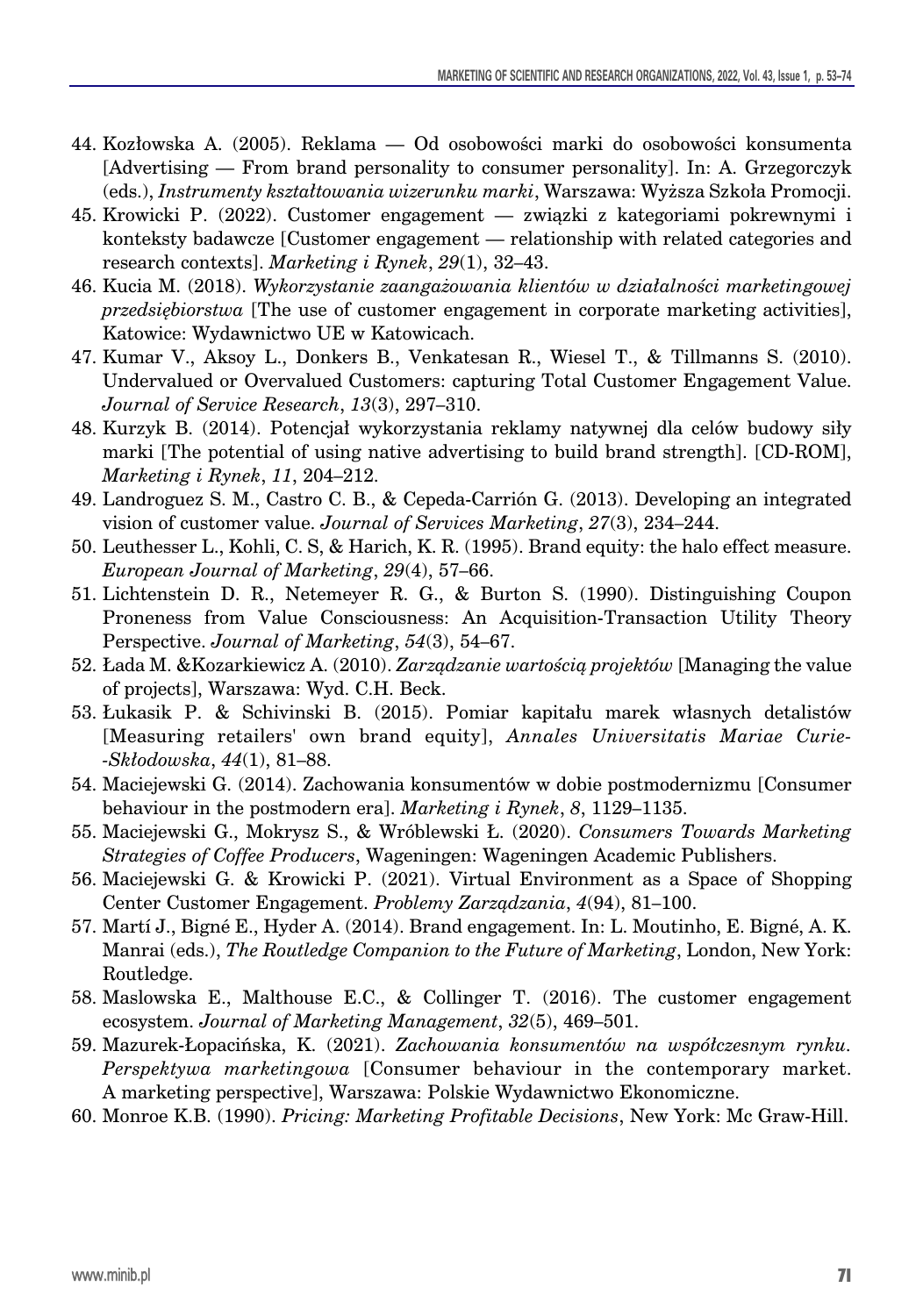- 61. Muntinga D.G., Moorman M., & Smit E. G. (2011). Introducing COBRAs. Exploring motivations for brand-related social media use. *International Journal of Advertising*, *30*(1), 13–46.
- 62. Netemeyer, R. G., Lrosjmam, B., Pullig, C., Wang, G., Yagci, M., Dean, D., Ricks, J. & Wirth, F. (2004). Developing and validating measures of facets of customer-based brand equity. *Journal of Business Research*, *54*, 209–224.
- 63. Ngo H. Q., Nguyen T. H., & Kang G. D. (2019). The effect of perceived value on customer engagement with the moderating role of brand image: a study in Vietnamese restaurants, *International Journal of Innovative Technology and Exploring engineering*, *8*, 451–461.
- 64. Ogilvy D. (1985). *Ogilvy on Advertising*, New York: First Vintage Book.
- 65. Pabian A.M. (2020). Kształtowanie oferty przedsiębiorstwa [Shaping a company's offer]. In: A. Czubała, R. E. Niestrój, A. M. Pabian (eds.) *Marketing w przedsiębiorstwie ujęcie operacyjne*, Warszawa: PWE.
- 66. Park C. W., Jaworski B. J, & MacInnis, D. J. (1986). Strategic brand concept-image management. *Journal of marketing*, *50*(4), 135–145.
- 67. Patterson P., Yu T., & de Ruyter K. (2006). Understanding Customer Engagement in Services, In: *Proceedings of ANZMAC 2006*, Conference, Brisbane.
- 68. Pitcher A.E. (1985). The Role of Branding in International Advertising. *International Journal of Advertising*, 4(3), 241–246.
- 69. Pluta-Olearnik, M., (2019). New generations of students from the perspective of valueco creation at University. *Marketing Instytucji Naukowych i Badawczych*. *4*(34), 1–20.
- 70. Polański, P. Marka jako źródło wartości dla klienta [Brand as a source of customer value], In: Dobiegała-Korona, B. & Doligalski T. (ed.), *Zarządzanie wartością klienta. Pomiar i strategie*, Warszawa: Poltext.
- 71. Porter M. (1985). *Competitive Advantage. Creating and Sustaining Superior Performance*, New York: The Free Press.
- 72. Raggio R.D. & Leone R.P. (2007). The theoretical separation of brand equity and brand value: Managerial implications for strategic planning. *Journal of Brand management*, *14*, 380–395.
- 73. Rajavi K., Kushwaha, T., & Steenkamp, J-B. E. M. (2019). In Brands We Trust? Multicategory, Multicountry Investigation of Sensitivity of Consumers' Trust in Brands to Marketing-Mix Activites. *Journal of Consumer Research*, *46*, 651–670.
- 74. Ravald A. & Grönroos Ch. (1996). The Value Concept and Relationship Marketing. *European Journal of Marketing*, *30*(2), 19–30.
- 75. Rytel O. (2008). Silna marka fundament wartości przedsiębiorstwa [A strong brand — the foundation of a company's value]. *Studia i Prace Wydziału Nauk Ekonomicznych i Zarządzania*, *7*, 557–565.
- 76. Schivinski B. & Łukasik P. (2017). Wymiary kapitału marki jako moderatory związku pomiędzy kapitałem marki bazującym na konsumencie i skłonnością konsumenta do angażowania się w treści związane z markę w mediach społecznościowych [Brand capital dimensions as moderators of the relationship between consumer-based brand capital and consumer propensity to engage with brand content on social media]. *Handel wewnętrzny*, *1*(366), 80–90.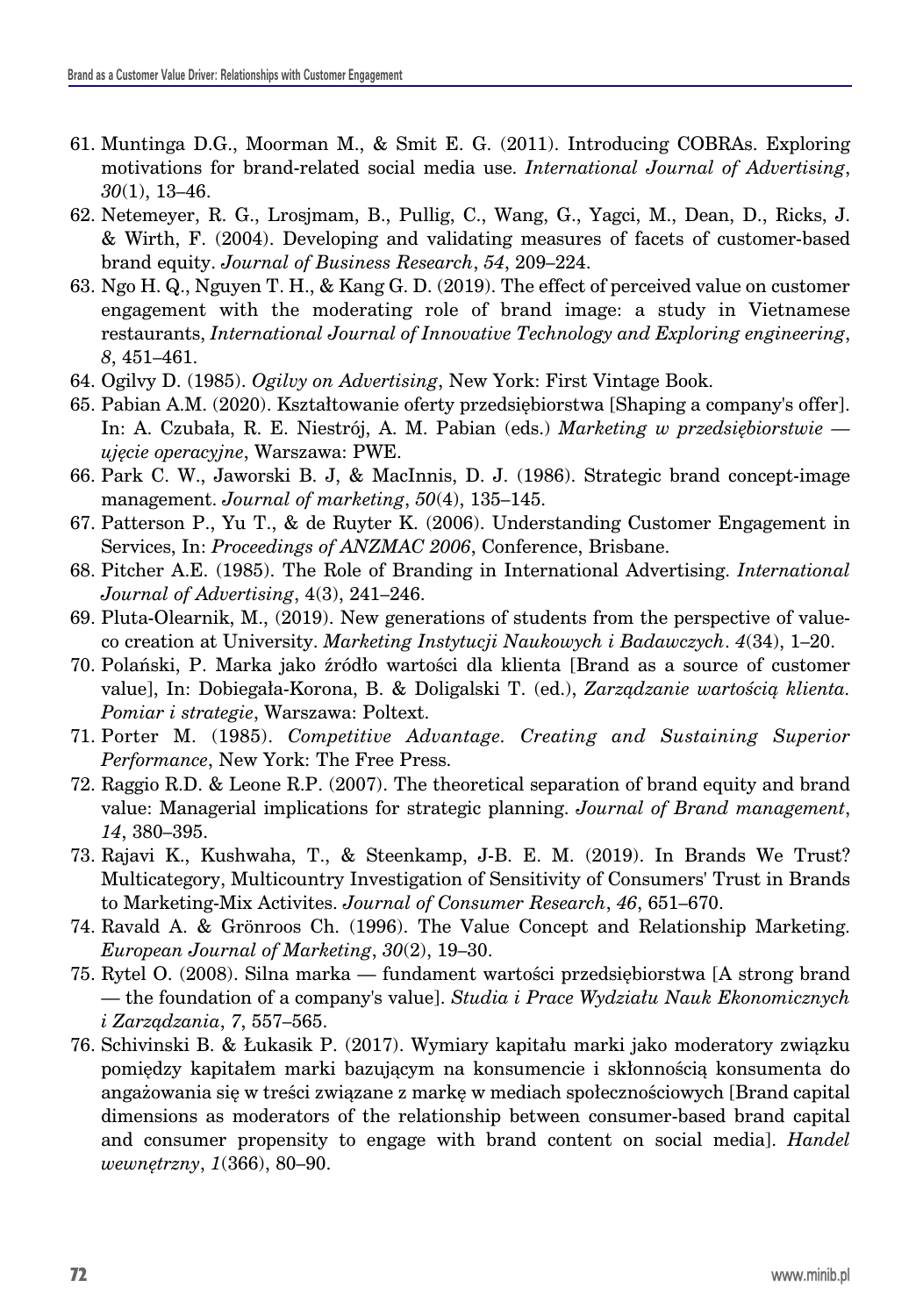- 77. Shah S. (2004). Understanding the Nature of Participation & Coordination in Open and Gated Source Software Development Communities, In: *Academy of Management Annual Meeting Proceedings*, 2004, 46–50.
- 78. Sheth J. N., Newman B. I., & Gross B. L. (1991). Why We Buy What We Buy: A Theory of Consumption Values. *Journal of Business Research*, *22*, 159–170.
- 79. Sinha I. & DeSarbo W. S. (1998). An integrated approach toward the spatial modelling of perceived customer value. *Journal of Marketing Research*, *45*, 236–259.
- 80. Sojkin B. (2015). Uwarunkowania działalności marketingowej instytucji naukowych i badawczych [Determinants of marketing activity at scientific and research institutions]. *Marketing instytucji naukowych i badawczych*, *1*(15), 20–32.
- 81. Sobocińska M. (2015). *Uwarunkowania i perspektywy rozwoju orientacji rynkowej w podmiotach sfery kultury* [Determinants and perspectives for market orientation development in entities in the cultural sector], Wydawnictwo Uniwersytetu Ekonomicznego we Wrocławiu, Wrocław 2015.
- 82. Szarucki M. & Bugaj J. (2016). Metody identyfikacji problemów zarządzania w organizacji — próba typologii [Methods of identifying management problems in an organisation — an attempt at a typology]. *Journal of Management and Finance*, *14*(2), 435–450.
- 83. Szymura-Tyc M. (2006). *Marketing we współczesnych procesach tworzenia wartości dla klienta i przedsiębiorstwa* [Marketing in contemporary customer and business value creation processes], Katowice: Wydawnictwo Akademii Ekonomicznej w Katowicach.
- 84. Urban S. (2004). Zarządzanie marką produktów i usług [Brand management for products and services]. *Zeszyty Naukowe Wałbrzyskiej Wyższej Szkoły Zarządzania i Przedsiębiorczości*, *25*(2), 4–11.
- 85. Walter A., Ritter T., & Gemünden H. G. (2001). Value creation in buyer-seller relationship: Theoretical considerations and empirical results from a supplier's perspective. *Industrial Marketing Management*, *30*(4), 365–366.
- 86. Witczak O. (2013). Budowanie wartości marki w serwisie społecznościowym [Building brand value in a social network]. *Zeszyty Naukowe Uniwersytetu Szczecińskiego*, *32*, 444–446.
- 87. Verhoef P. C., Reinartz W. J., & Krafft M. (2010). Customer engagement as a new perspective in customer management. *Journal of Service Research*, *13*(3), 247–252.
- 88. Vivek S. D., Beatty, S. E., & Morgan R. M. (2012). Customer engagement: exploring customer relationships beyond purchase. *Journal of Marketing Theory and Practice*, *20* (2), 127–145.
- 89. Vohra, A. & Bhardwaj, N. (2019). Customer engagement in an e-commerce brand community. An empirical comparison of alternate models. J*ournal of Research in Interactive Marketing, 13*(1), 2–25.
- 90. Zeithaml V. A. (1988). Consumer Perceptions of Price, Quality, and Value: A Means-End Model and Synthesis of Evidence. *Journal of Marketing*, *52*(3), 2–22.
- 91. Żyminkowska K. (2018a). Źródła teoretyczne, istota, formy oraz modele customer engagement [Theoretical sources, essence, forms and models of customer engagement], In: Żyminkowska, K., Wiechoczek, J., Kieżel, M., Żyminkowski, T., *Zjawisko customer engagement wśród polskich konsumentów*, Warszawa: PWN.